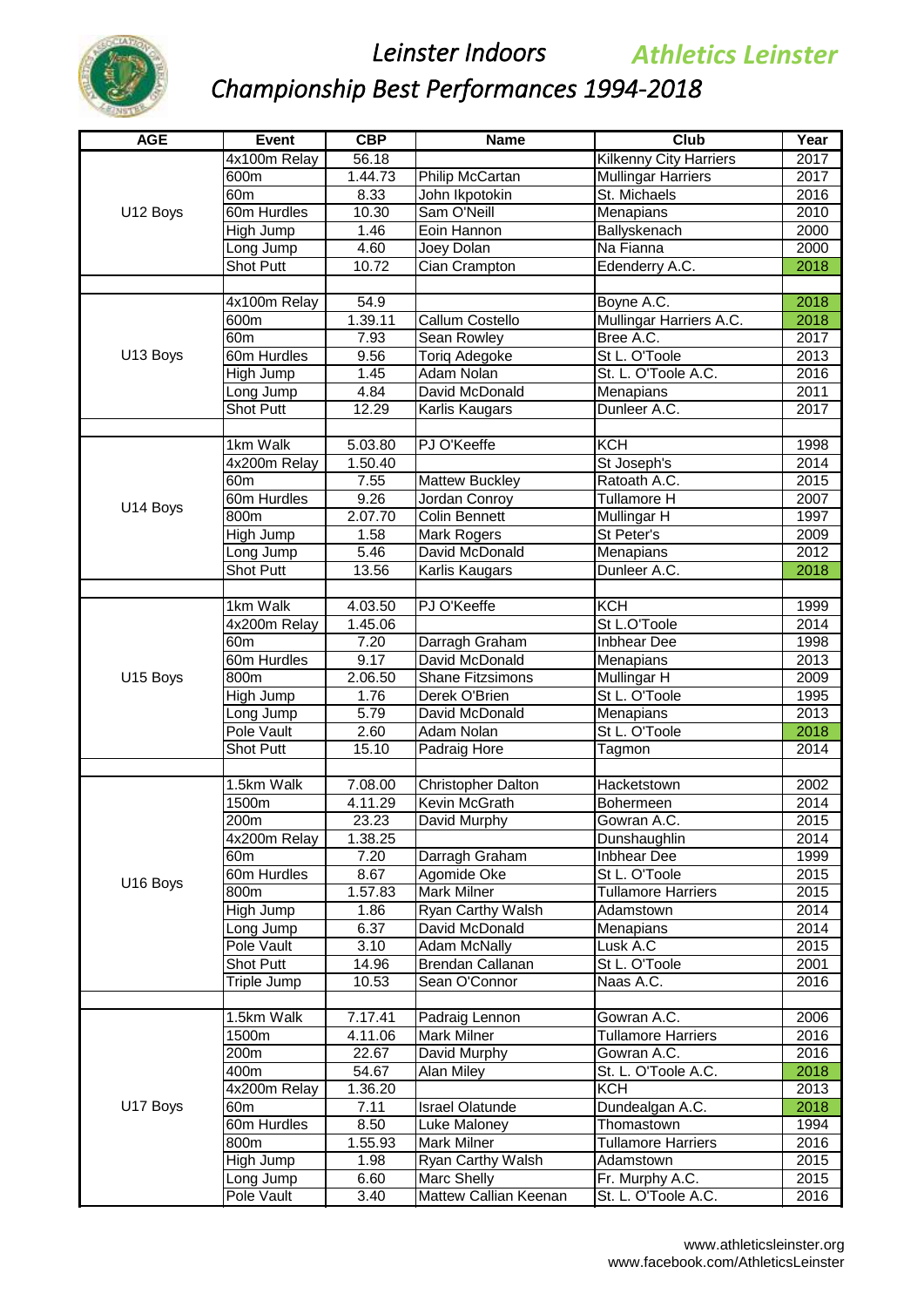

| Pole Vault<br>2.70<br>Jamie Kennedy<br>Celtic A.C.<br>2015<br>Eoin Sheridan<br><b>Nth Westmeath</b><br>2013<br>U17 Boys<br><b>Shot Putt</b><br>14.80<br>Naas A.C.<br>12.21<br>Tony O'Connor<br>2016<br>Triple Jump<br>1.5km Walk<br>6.35.88<br>Michael Doyle<br>Cushinstown<br>2004<br>4.06.30<br>2014<br>1500m<br>Gerry Campbell<br>Dunleer<br>200m<br>22.28<br>David Murphy<br>Gowran A.C.<br>2017<br>400m<br>49.72<br>John Fitzsimons<br>Kildare A.C.<br>2015<br>4x200m Relay<br>1.35.08<br>2014<br>Mullingar H<br><b>DMP</b><br>1998<br>60 <sub>m</sub><br>7.00<br><b>Richard Reville</b><br>2008<br>U18 Boys<br>60m Hurdles<br>8.33<br>Fergus Hannon<br><b>Tullamore H</b><br>1.54.86<br>2014<br>800m<br>Gerry Campbell<br>Dunleer<br>2.06<br>2014<br>High Jump<br>Donagh Mahon<br>Gowran<br><b>Stephen Darcy</b><br>6.62<br>St L. O'Toole<br>2003<br>ong Jump<br><b>Pole Vault</b><br>3.70<br>2015<br>Robert Ivers<br>Raheny Shamrocks<br>North Westmeath A.C.<br><b>Shot Putt</b><br>15.70<br>Darragh Gaffney<br>2016<br>Jordan Hoang<br><b>Tullamore H</b><br>2015<br>Triple Jump<br>13.63<br>1.5km Walk<br>6.07.00<br>David Kidd<br>St L. O'Toole A.C.<br>1998<br>1500m<br>4.04.30<br>Pearse Hickey<br>Celbridge<br>1996<br>200 <sub>m</sub><br>St L. O'Toole A.C.<br>2013<br>21.80<br><b>Marcus Lawlor</b><br>St L. O'Toole A.C.<br>2018<br>400m<br>50.47<br><b>Jack Mitcell</b><br>4x200m Relay<br>1.32.12<br>St L. O'Toole A.C.<br>2017<br><b>Marcus Lawlor</b><br>St L. O'Toole A.C.<br>2013<br>60 <sub>m</sub><br>6.92<br>60m Hurdles<br>U19 Boys<br>8.30<br>1997<br>Colin Byrne<br>St Abbans<br>800m<br>St L. O'Toole A.C.<br>1.56.38<br>Daniel Lawlor<br>2013<br>High Jump<br>Kouroshi Foroughi<br>Star of the Sea<br>2008<br>2.10<br>2012<br>6.75<br><b>Tony Stafford</b><br>Menapians<br>Long Jump<br>Pole Vault<br>4.25<br>Matthew Callinan Keenan<br>2018<br>St L. O'Toole A.C.<br>St L. O'Toole A.C.<br>2015<br>Shot Putt<br>15.38<br>Anu Awonussi<br>13.72<br>Cushinstown A.C.<br>2015<br>Triple Jump<br>Shane Joyce<br>Dundrum South Dublin A.C.<br>2018<br>1500m<br><b>Brian Maguire</b><br>4.07.92<br>200m Sprint<br>Gowran<br>22.21<br>David Murphy<br>2017<br>3000m<br>Paul O'Donnell<br>Dundrum South Dublin A.C.<br>2017<br>8.42.02<br>2013<br>35lb weight<br>8.74<br>James Mulligan<br><b>Tullamore H</b><br>2016<br>3km Walk<br>14.21.96<br>Joseph Mooney<br>Adamstown<br>49.3<br>Jamie Pender<br>2017<br>400m<br>St. Abban's<br>St L. O'Toole<br>4x200m Relay<br>2017<br>1.32.34<br>Ratoath A.C.<br>2017<br>4x400m Relay<br>3.48.84<br>Junior Men<br>Alex Clarkin<br>Donore Harriers A.C.<br>2018<br>60m Hurdles<br>8.1<br>Gordon Kennedy<br>Tullamore H<br>1999<br>60m Sprint<br>6.9<br>1.54.14<br>2012<br>800m<br>Shane Fitzsimons<br>Mullingar H<br>2.1<br>St. Abban's<br>2009<br>High Jump<br><b>Barry Pender</b><br>2016<br>Long Jump<br>7.02<br><b>Keith Marks</b><br>Cushinstown<br>2016<br>Pole Vault<br>4.2<br><b>Brian Flynn</b><br>Lusk<br>15.55<br>North Westmeath A.C.<br>2013<br><b>Shot Putt</b><br><b>Paul Collins</b><br>2016<br>Triple Jump<br>14.15<br>Shane Joyce<br>Cushinstown<br>1.5km Walk<br>2001<br>Padraig Lennon<br>7.08.40<br>Gowran<br>2014<br>1500m<br>3.54.59<br>Daire Bermingham<br>Raheny<br>1500m<br>2009<br><b>Patrick McCartan</b><br>3.54.23<br><b>Guest</b><br>2018<br>Rathfarnham WSAF A.C.<br>200m Sprint<br>21.55<br><b>Stephen Gaffney</b><br>2018<br>8.16.61<br>Hicko Tenoso<br>Dundrum South Dublin A.C.<br>3000m<br>Senior Men<br>3km Walk<br>13.35.80<br>David Kidd<br>St L. O'Toole<br>2013<br><b>3km Walk</b><br><b>Jamie Costin</b><br>2010<br>11.53.80<br><b>Guest</b><br>David McCarthy<br>Le Cheile<br>2014<br>400m<br>49.55<br>4x200m Relay<br>1.31.76<br>Tallaght A.C.<br>2018<br>Kildare<br>2017<br>4x400m Relay<br>3.35.88 | <b>AGE</b> | <b>Event</b> | CBP | <b>Name</b> | <b>Club</b> | Year |
|---------------------------------------------------------------------------------------------------------------------------------------------------------------------------------------------------------------------------------------------------------------------------------------------------------------------------------------------------------------------------------------------------------------------------------------------------------------------------------------------------------------------------------------------------------------------------------------------------------------------------------------------------------------------------------------------------------------------------------------------------------------------------------------------------------------------------------------------------------------------------------------------------------------------------------------------------------------------------------------------------------------------------------------------------------------------------------------------------------------------------------------------------------------------------------------------------------------------------------------------------------------------------------------------------------------------------------------------------------------------------------------------------------------------------------------------------------------------------------------------------------------------------------------------------------------------------------------------------------------------------------------------------------------------------------------------------------------------------------------------------------------------------------------------------------------------------------------------------------------------------------------------------------------------------------------------------------------------------------------------------------------------------------------------------------------------------------------------------------------------------------------------------------------------------------------------------------------------------------------------------------------------------------------------------------------------------------------------------------------------------------------------------------------------------------------------------------------------------------------------------------------------------------------------------------------------------------------------------------------------------------------------------------------------------------------------------------------------------------------------------------------------------------------------------------------------------------------------------------------------------------------------------------------------------------------------------------------------------------------------------------------------------------------------------------------------------------------------------------------------------------------------------------------------------------------------------------------------------------------------------------------------------------------------------------------------------------------------------------------------------------------------------------------------------------------------------------------------------------------------------------------------------------------------------------------------------------------------------------------------------------------------------------------------------------------------------------------------------------------------------------------------------------------------------------------------|------------|--------------|-----|-------------|-------------|------|
|                                                                                                                                                                                                                                                                                                                                                                                                                                                                                                                                                                                                                                                                                                                                                                                                                                                                                                                                                                                                                                                                                                                                                                                                                                                                                                                                                                                                                                                                                                                                                                                                                                                                                                                                                                                                                                                                                                                                                                                                                                                                                                                                                                                                                                                                                                                                                                                                                                                                                                                                                                                                                                                                                                                                                                                                                                                                                                                                                                                                                                                                                                                                                                                                                                                                                                                                                                                                                                                                                                                                                                                                                                                                                                                                                                                                                     |            |              |     |             |             |      |
|                                                                                                                                                                                                                                                                                                                                                                                                                                                                                                                                                                                                                                                                                                                                                                                                                                                                                                                                                                                                                                                                                                                                                                                                                                                                                                                                                                                                                                                                                                                                                                                                                                                                                                                                                                                                                                                                                                                                                                                                                                                                                                                                                                                                                                                                                                                                                                                                                                                                                                                                                                                                                                                                                                                                                                                                                                                                                                                                                                                                                                                                                                                                                                                                                                                                                                                                                                                                                                                                                                                                                                                                                                                                                                                                                                                                                     |            |              |     |             |             |      |
|                                                                                                                                                                                                                                                                                                                                                                                                                                                                                                                                                                                                                                                                                                                                                                                                                                                                                                                                                                                                                                                                                                                                                                                                                                                                                                                                                                                                                                                                                                                                                                                                                                                                                                                                                                                                                                                                                                                                                                                                                                                                                                                                                                                                                                                                                                                                                                                                                                                                                                                                                                                                                                                                                                                                                                                                                                                                                                                                                                                                                                                                                                                                                                                                                                                                                                                                                                                                                                                                                                                                                                                                                                                                                                                                                                                                                     |            |              |     |             |             |      |
|                                                                                                                                                                                                                                                                                                                                                                                                                                                                                                                                                                                                                                                                                                                                                                                                                                                                                                                                                                                                                                                                                                                                                                                                                                                                                                                                                                                                                                                                                                                                                                                                                                                                                                                                                                                                                                                                                                                                                                                                                                                                                                                                                                                                                                                                                                                                                                                                                                                                                                                                                                                                                                                                                                                                                                                                                                                                                                                                                                                                                                                                                                                                                                                                                                                                                                                                                                                                                                                                                                                                                                                                                                                                                                                                                                                                                     |            |              |     |             |             |      |
|                                                                                                                                                                                                                                                                                                                                                                                                                                                                                                                                                                                                                                                                                                                                                                                                                                                                                                                                                                                                                                                                                                                                                                                                                                                                                                                                                                                                                                                                                                                                                                                                                                                                                                                                                                                                                                                                                                                                                                                                                                                                                                                                                                                                                                                                                                                                                                                                                                                                                                                                                                                                                                                                                                                                                                                                                                                                                                                                                                                                                                                                                                                                                                                                                                                                                                                                                                                                                                                                                                                                                                                                                                                                                                                                                                                                                     |            |              |     |             |             |      |
|                                                                                                                                                                                                                                                                                                                                                                                                                                                                                                                                                                                                                                                                                                                                                                                                                                                                                                                                                                                                                                                                                                                                                                                                                                                                                                                                                                                                                                                                                                                                                                                                                                                                                                                                                                                                                                                                                                                                                                                                                                                                                                                                                                                                                                                                                                                                                                                                                                                                                                                                                                                                                                                                                                                                                                                                                                                                                                                                                                                                                                                                                                                                                                                                                                                                                                                                                                                                                                                                                                                                                                                                                                                                                                                                                                                                                     |            |              |     |             |             |      |
|                                                                                                                                                                                                                                                                                                                                                                                                                                                                                                                                                                                                                                                                                                                                                                                                                                                                                                                                                                                                                                                                                                                                                                                                                                                                                                                                                                                                                                                                                                                                                                                                                                                                                                                                                                                                                                                                                                                                                                                                                                                                                                                                                                                                                                                                                                                                                                                                                                                                                                                                                                                                                                                                                                                                                                                                                                                                                                                                                                                                                                                                                                                                                                                                                                                                                                                                                                                                                                                                                                                                                                                                                                                                                                                                                                                                                     |            |              |     |             |             |      |
|                                                                                                                                                                                                                                                                                                                                                                                                                                                                                                                                                                                                                                                                                                                                                                                                                                                                                                                                                                                                                                                                                                                                                                                                                                                                                                                                                                                                                                                                                                                                                                                                                                                                                                                                                                                                                                                                                                                                                                                                                                                                                                                                                                                                                                                                                                                                                                                                                                                                                                                                                                                                                                                                                                                                                                                                                                                                                                                                                                                                                                                                                                                                                                                                                                                                                                                                                                                                                                                                                                                                                                                                                                                                                                                                                                                                                     |            |              |     |             |             |      |
|                                                                                                                                                                                                                                                                                                                                                                                                                                                                                                                                                                                                                                                                                                                                                                                                                                                                                                                                                                                                                                                                                                                                                                                                                                                                                                                                                                                                                                                                                                                                                                                                                                                                                                                                                                                                                                                                                                                                                                                                                                                                                                                                                                                                                                                                                                                                                                                                                                                                                                                                                                                                                                                                                                                                                                                                                                                                                                                                                                                                                                                                                                                                                                                                                                                                                                                                                                                                                                                                                                                                                                                                                                                                                                                                                                                                                     |            |              |     |             |             |      |
|                                                                                                                                                                                                                                                                                                                                                                                                                                                                                                                                                                                                                                                                                                                                                                                                                                                                                                                                                                                                                                                                                                                                                                                                                                                                                                                                                                                                                                                                                                                                                                                                                                                                                                                                                                                                                                                                                                                                                                                                                                                                                                                                                                                                                                                                                                                                                                                                                                                                                                                                                                                                                                                                                                                                                                                                                                                                                                                                                                                                                                                                                                                                                                                                                                                                                                                                                                                                                                                                                                                                                                                                                                                                                                                                                                                                                     |            |              |     |             |             |      |
|                                                                                                                                                                                                                                                                                                                                                                                                                                                                                                                                                                                                                                                                                                                                                                                                                                                                                                                                                                                                                                                                                                                                                                                                                                                                                                                                                                                                                                                                                                                                                                                                                                                                                                                                                                                                                                                                                                                                                                                                                                                                                                                                                                                                                                                                                                                                                                                                                                                                                                                                                                                                                                                                                                                                                                                                                                                                                                                                                                                                                                                                                                                                                                                                                                                                                                                                                                                                                                                                                                                                                                                                                                                                                                                                                                                                                     |            |              |     |             |             |      |
|                                                                                                                                                                                                                                                                                                                                                                                                                                                                                                                                                                                                                                                                                                                                                                                                                                                                                                                                                                                                                                                                                                                                                                                                                                                                                                                                                                                                                                                                                                                                                                                                                                                                                                                                                                                                                                                                                                                                                                                                                                                                                                                                                                                                                                                                                                                                                                                                                                                                                                                                                                                                                                                                                                                                                                                                                                                                                                                                                                                                                                                                                                                                                                                                                                                                                                                                                                                                                                                                                                                                                                                                                                                                                                                                                                                                                     |            |              |     |             |             |      |
|                                                                                                                                                                                                                                                                                                                                                                                                                                                                                                                                                                                                                                                                                                                                                                                                                                                                                                                                                                                                                                                                                                                                                                                                                                                                                                                                                                                                                                                                                                                                                                                                                                                                                                                                                                                                                                                                                                                                                                                                                                                                                                                                                                                                                                                                                                                                                                                                                                                                                                                                                                                                                                                                                                                                                                                                                                                                                                                                                                                                                                                                                                                                                                                                                                                                                                                                                                                                                                                                                                                                                                                                                                                                                                                                                                                                                     |            |              |     |             |             |      |
|                                                                                                                                                                                                                                                                                                                                                                                                                                                                                                                                                                                                                                                                                                                                                                                                                                                                                                                                                                                                                                                                                                                                                                                                                                                                                                                                                                                                                                                                                                                                                                                                                                                                                                                                                                                                                                                                                                                                                                                                                                                                                                                                                                                                                                                                                                                                                                                                                                                                                                                                                                                                                                                                                                                                                                                                                                                                                                                                                                                                                                                                                                                                                                                                                                                                                                                                                                                                                                                                                                                                                                                                                                                                                                                                                                                                                     |            |              |     |             |             |      |
|                                                                                                                                                                                                                                                                                                                                                                                                                                                                                                                                                                                                                                                                                                                                                                                                                                                                                                                                                                                                                                                                                                                                                                                                                                                                                                                                                                                                                                                                                                                                                                                                                                                                                                                                                                                                                                                                                                                                                                                                                                                                                                                                                                                                                                                                                                                                                                                                                                                                                                                                                                                                                                                                                                                                                                                                                                                                                                                                                                                                                                                                                                                                                                                                                                                                                                                                                                                                                                                                                                                                                                                                                                                                                                                                                                                                                     |            |              |     |             |             |      |
|                                                                                                                                                                                                                                                                                                                                                                                                                                                                                                                                                                                                                                                                                                                                                                                                                                                                                                                                                                                                                                                                                                                                                                                                                                                                                                                                                                                                                                                                                                                                                                                                                                                                                                                                                                                                                                                                                                                                                                                                                                                                                                                                                                                                                                                                                                                                                                                                                                                                                                                                                                                                                                                                                                                                                                                                                                                                                                                                                                                                                                                                                                                                                                                                                                                                                                                                                                                                                                                                                                                                                                                                                                                                                                                                                                                                                     |            |              |     |             |             |      |
|                                                                                                                                                                                                                                                                                                                                                                                                                                                                                                                                                                                                                                                                                                                                                                                                                                                                                                                                                                                                                                                                                                                                                                                                                                                                                                                                                                                                                                                                                                                                                                                                                                                                                                                                                                                                                                                                                                                                                                                                                                                                                                                                                                                                                                                                                                                                                                                                                                                                                                                                                                                                                                                                                                                                                                                                                                                                                                                                                                                                                                                                                                                                                                                                                                                                                                                                                                                                                                                                                                                                                                                                                                                                                                                                                                                                                     |            |              |     |             |             |      |
|                                                                                                                                                                                                                                                                                                                                                                                                                                                                                                                                                                                                                                                                                                                                                                                                                                                                                                                                                                                                                                                                                                                                                                                                                                                                                                                                                                                                                                                                                                                                                                                                                                                                                                                                                                                                                                                                                                                                                                                                                                                                                                                                                                                                                                                                                                                                                                                                                                                                                                                                                                                                                                                                                                                                                                                                                                                                                                                                                                                                                                                                                                                                                                                                                                                                                                                                                                                                                                                                                                                                                                                                                                                                                                                                                                                                                     |            |              |     |             |             |      |
|                                                                                                                                                                                                                                                                                                                                                                                                                                                                                                                                                                                                                                                                                                                                                                                                                                                                                                                                                                                                                                                                                                                                                                                                                                                                                                                                                                                                                                                                                                                                                                                                                                                                                                                                                                                                                                                                                                                                                                                                                                                                                                                                                                                                                                                                                                                                                                                                                                                                                                                                                                                                                                                                                                                                                                                                                                                                                                                                                                                                                                                                                                                                                                                                                                                                                                                                                                                                                                                                                                                                                                                                                                                                                                                                                                                                                     |            |              |     |             |             |      |
|                                                                                                                                                                                                                                                                                                                                                                                                                                                                                                                                                                                                                                                                                                                                                                                                                                                                                                                                                                                                                                                                                                                                                                                                                                                                                                                                                                                                                                                                                                                                                                                                                                                                                                                                                                                                                                                                                                                                                                                                                                                                                                                                                                                                                                                                                                                                                                                                                                                                                                                                                                                                                                                                                                                                                                                                                                                                                                                                                                                                                                                                                                                                                                                                                                                                                                                                                                                                                                                                                                                                                                                                                                                                                                                                                                                                                     |            |              |     |             |             |      |
|                                                                                                                                                                                                                                                                                                                                                                                                                                                                                                                                                                                                                                                                                                                                                                                                                                                                                                                                                                                                                                                                                                                                                                                                                                                                                                                                                                                                                                                                                                                                                                                                                                                                                                                                                                                                                                                                                                                                                                                                                                                                                                                                                                                                                                                                                                                                                                                                                                                                                                                                                                                                                                                                                                                                                                                                                                                                                                                                                                                                                                                                                                                                                                                                                                                                                                                                                                                                                                                                                                                                                                                                                                                                                                                                                                                                                     |            |              |     |             |             |      |
|                                                                                                                                                                                                                                                                                                                                                                                                                                                                                                                                                                                                                                                                                                                                                                                                                                                                                                                                                                                                                                                                                                                                                                                                                                                                                                                                                                                                                                                                                                                                                                                                                                                                                                                                                                                                                                                                                                                                                                                                                                                                                                                                                                                                                                                                                                                                                                                                                                                                                                                                                                                                                                                                                                                                                                                                                                                                                                                                                                                                                                                                                                                                                                                                                                                                                                                                                                                                                                                                                                                                                                                                                                                                                                                                                                                                                     |            |              |     |             |             |      |
|                                                                                                                                                                                                                                                                                                                                                                                                                                                                                                                                                                                                                                                                                                                                                                                                                                                                                                                                                                                                                                                                                                                                                                                                                                                                                                                                                                                                                                                                                                                                                                                                                                                                                                                                                                                                                                                                                                                                                                                                                                                                                                                                                                                                                                                                                                                                                                                                                                                                                                                                                                                                                                                                                                                                                                                                                                                                                                                                                                                                                                                                                                                                                                                                                                                                                                                                                                                                                                                                                                                                                                                                                                                                                                                                                                                                                     |            |              |     |             |             |      |
|                                                                                                                                                                                                                                                                                                                                                                                                                                                                                                                                                                                                                                                                                                                                                                                                                                                                                                                                                                                                                                                                                                                                                                                                                                                                                                                                                                                                                                                                                                                                                                                                                                                                                                                                                                                                                                                                                                                                                                                                                                                                                                                                                                                                                                                                                                                                                                                                                                                                                                                                                                                                                                                                                                                                                                                                                                                                                                                                                                                                                                                                                                                                                                                                                                                                                                                                                                                                                                                                                                                                                                                                                                                                                                                                                                                                                     |            |              |     |             |             |      |
|                                                                                                                                                                                                                                                                                                                                                                                                                                                                                                                                                                                                                                                                                                                                                                                                                                                                                                                                                                                                                                                                                                                                                                                                                                                                                                                                                                                                                                                                                                                                                                                                                                                                                                                                                                                                                                                                                                                                                                                                                                                                                                                                                                                                                                                                                                                                                                                                                                                                                                                                                                                                                                                                                                                                                                                                                                                                                                                                                                                                                                                                                                                                                                                                                                                                                                                                                                                                                                                                                                                                                                                                                                                                                                                                                                                                                     |            |              |     |             |             |      |
|                                                                                                                                                                                                                                                                                                                                                                                                                                                                                                                                                                                                                                                                                                                                                                                                                                                                                                                                                                                                                                                                                                                                                                                                                                                                                                                                                                                                                                                                                                                                                                                                                                                                                                                                                                                                                                                                                                                                                                                                                                                                                                                                                                                                                                                                                                                                                                                                                                                                                                                                                                                                                                                                                                                                                                                                                                                                                                                                                                                                                                                                                                                                                                                                                                                                                                                                                                                                                                                                                                                                                                                                                                                                                                                                                                                                                     |            |              |     |             |             |      |
|                                                                                                                                                                                                                                                                                                                                                                                                                                                                                                                                                                                                                                                                                                                                                                                                                                                                                                                                                                                                                                                                                                                                                                                                                                                                                                                                                                                                                                                                                                                                                                                                                                                                                                                                                                                                                                                                                                                                                                                                                                                                                                                                                                                                                                                                                                                                                                                                                                                                                                                                                                                                                                                                                                                                                                                                                                                                                                                                                                                                                                                                                                                                                                                                                                                                                                                                                                                                                                                                                                                                                                                                                                                                                                                                                                                                                     |            |              |     |             |             |      |
|                                                                                                                                                                                                                                                                                                                                                                                                                                                                                                                                                                                                                                                                                                                                                                                                                                                                                                                                                                                                                                                                                                                                                                                                                                                                                                                                                                                                                                                                                                                                                                                                                                                                                                                                                                                                                                                                                                                                                                                                                                                                                                                                                                                                                                                                                                                                                                                                                                                                                                                                                                                                                                                                                                                                                                                                                                                                                                                                                                                                                                                                                                                                                                                                                                                                                                                                                                                                                                                                                                                                                                                                                                                                                                                                                                                                                     |            |              |     |             |             |      |
|                                                                                                                                                                                                                                                                                                                                                                                                                                                                                                                                                                                                                                                                                                                                                                                                                                                                                                                                                                                                                                                                                                                                                                                                                                                                                                                                                                                                                                                                                                                                                                                                                                                                                                                                                                                                                                                                                                                                                                                                                                                                                                                                                                                                                                                                                                                                                                                                                                                                                                                                                                                                                                                                                                                                                                                                                                                                                                                                                                                                                                                                                                                                                                                                                                                                                                                                                                                                                                                                                                                                                                                                                                                                                                                                                                                                                     |            |              |     |             |             |      |
|                                                                                                                                                                                                                                                                                                                                                                                                                                                                                                                                                                                                                                                                                                                                                                                                                                                                                                                                                                                                                                                                                                                                                                                                                                                                                                                                                                                                                                                                                                                                                                                                                                                                                                                                                                                                                                                                                                                                                                                                                                                                                                                                                                                                                                                                                                                                                                                                                                                                                                                                                                                                                                                                                                                                                                                                                                                                                                                                                                                                                                                                                                                                                                                                                                                                                                                                                                                                                                                                                                                                                                                                                                                                                                                                                                                                                     |            |              |     |             |             |      |
|                                                                                                                                                                                                                                                                                                                                                                                                                                                                                                                                                                                                                                                                                                                                                                                                                                                                                                                                                                                                                                                                                                                                                                                                                                                                                                                                                                                                                                                                                                                                                                                                                                                                                                                                                                                                                                                                                                                                                                                                                                                                                                                                                                                                                                                                                                                                                                                                                                                                                                                                                                                                                                                                                                                                                                                                                                                                                                                                                                                                                                                                                                                                                                                                                                                                                                                                                                                                                                                                                                                                                                                                                                                                                                                                                                                                                     |            |              |     |             |             |      |
|                                                                                                                                                                                                                                                                                                                                                                                                                                                                                                                                                                                                                                                                                                                                                                                                                                                                                                                                                                                                                                                                                                                                                                                                                                                                                                                                                                                                                                                                                                                                                                                                                                                                                                                                                                                                                                                                                                                                                                                                                                                                                                                                                                                                                                                                                                                                                                                                                                                                                                                                                                                                                                                                                                                                                                                                                                                                                                                                                                                                                                                                                                                                                                                                                                                                                                                                                                                                                                                                                                                                                                                                                                                                                                                                                                                                                     |            |              |     |             |             |      |
|                                                                                                                                                                                                                                                                                                                                                                                                                                                                                                                                                                                                                                                                                                                                                                                                                                                                                                                                                                                                                                                                                                                                                                                                                                                                                                                                                                                                                                                                                                                                                                                                                                                                                                                                                                                                                                                                                                                                                                                                                                                                                                                                                                                                                                                                                                                                                                                                                                                                                                                                                                                                                                                                                                                                                                                                                                                                                                                                                                                                                                                                                                                                                                                                                                                                                                                                                                                                                                                                                                                                                                                                                                                                                                                                                                                                                     |            |              |     |             |             |      |
|                                                                                                                                                                                                                                                                                                                                                                                                                                                                                                                                                                                                                                                                                                                                                                                                                                                                                                                                                                                                                                                                                                                                                                                                                                                                                                                                                                                                                                                                                                                                                                                                                                                                                                                                                                                                                                                                                                                                                                                                                                                                                                                                                                                                                                                                                                                                                                                                                                                                                                                                                                                                                                                                                                                                                                                                                                                                                                                                                                                                                                                                                                                                                                                                                                                                                                                                                                                                                                                                                                                                                                                                                                                                                                                                                                                                                     |            |              |     |             |             |      |
|                                                                                                                                                                                                                                                                                                                                                                                                                                                                                                                                                                                                                                                                                                                                                                                                                                                                                                                                                                                                                                                                                                                                                                                                                                                                                                                                                                                                                                                                                                                                                                                                                                                                                                                                                                                                                                                                                                                                                                                                                                                                                                                                                                                                                                                                                                                                                                                                                                                                                                                                                                                                                                                                                                                                                                                                                                                                                                                                                                                                                                                                                                                                                                                                                                                                                                                                                                                                                                                                                                                                                                                                                                                                                                                                                                                                                     |            |              |     |             |             |      |
|                                                                                                                                                                                                                                                                                                                                                                                                                                                                                                                                                                                                                                                                                                                                                                                                                                                                                                                                                                                                                                                                                                                                                                                                                                                                                                                                                                                                                                                                                                                                                                                                                                                                                                                                                                                                                                                                                                                                                                                                                                                                                                                                                                                                                                                                                                                                                                                                                                                                                                                                                                                                                                                                                                                                                                                                                                                                                                                                                                                                                                                                                                                                                                                                                                                                                                                                                                                                                                                                                                                                                                                                                                                                                                                                                                                                                     |            |              |     |             |             |      |
|                                                                                                                                                                                                                                                                                                                                                                                                                                                                                                                                                                                                                                                                                                                                                                                                                                                                                                                                                                                                                                                                                                                                                                                                                                                                                                                                                                                                                                                                                                                                                                                                                                                                                                                                                                                                                                                                                                                                                                                                                                                                                                                                                                                                                                                                                                                                                                                                                                                                                                                                                                                                                                                                                                                                                                                                                                                                                                                                                                                                                                                                                                                                                                                                                                                                                                                                                                                                                                                                                                                                                                                                                                                                                                                                                                                                                     |            |              |     |             |             |      |
|                                                                                                                                                                                                                                                                                                                                                                                                                                                                                                                                                                                                                                                                                                                                                                                                                                                                                                                                                                                                                                                                                                                                                                                                                                                                                                                                                                                                                                                                                                                                                                                                                                                                                                                                                                                                                                                                                                                                                                                                                                                                                                                                                                                                                                                                                                                                                                                                                                                                                                                                                                                                                                                                                                                                                                                                                                                                                                                                                                                                                                                                                                                                                                                                                                                                                                                                                                                                                                                                                                                                                                                                                                                                                                                                                                                                                     |            |              |     |             |             |      |
|                                                                                                                                                                                                                                                                                                                                                                                                                                                                                                                                                                                                                                                                                                                                                                                                                                                                                                                                                                                                                                                                                                                                                                                                                                                                                                                                                                                                                                                                                                                                                                                                                                                                                                                                                                                                                                                                                                                                                                                                                                                                                                                                                                                                                                                                                                                                                                                                                                                                                                                                                                                                                                                                                                                                                                                                                                                                                                                                                                                                                                                                                                                                                                                                                                                                                                                                                                                                                                                                                                                                                                                                                                                                                                                                                                                                                     |            |              |     |             |             |      |
|                                                                                                                                                                                                                                                                                                                                                                                                                                                                                                                                                                                                                                                                                                                                                                                                                                                                                                                                                                                                                                                                                                                                                                                                                                                                                                                                                                                                                                                                                                                                                                                                                                                                                                                                                                                                                                                                                                                                                                                                                                                                                                                                                                                                                                                                                                                                                                                                                                                                                                                                                                                                                                                                                                                                                                                                                                                                                                                                                                                                                                                                                                                                                                                                                                                                                                                                                                                                                                                                                                                                                                                                                                                                                                                                                                                                                     |            |              |     |             |             |      |
|                                                                                                                                                                                                                                                                                                                                                                                                                                                                                                                                                                                                                                                                                                                                                                                                                                                                                                                                                                                                                                                                                                                                                                                                                                                                                                                                                                                                                                                                                                                                                                                                                                                                                                                                                                                                                                                                                                                                                                                                                                                                                                                                                                                                                                                                                                                                                                                                                                                                                                                                                                                                                                                                                                                                                                                                                                                                                                                                                                                                                                                                                                                                                                                                                                                                                                                                                                                                                                                                                                                                                                                                                                                                                                                                                                                                                     |            |              |     |             |             |      |
|                                                                                                                                                                                                                                                                                                                                                                                                                                                                                                                                                                                                                                                                                                                                                                                                                                                                                                                                                                                                                                                                                                                                                                                                                                                                                                                                                                                                                                                                                                                                                                                                                                                                                                                                                                                                                                                                                                                                                                                                                                                                                                                                                                                                                                                                                                                                                                                                                                                                                                                                                                                                                                                                                                                                                                                                                                                                                                                                                                                                                                                                                                                                                                                                                                                                                                                                                                                                                                                                                                                                                                                                                                                                                                                                                                                                                     |            |              |     |             |             |      |
|                                                                                                                                                                                                                                                                                                                                                                                                                                                                                                                                                                                                                                                                                                                                                                                                                                                                                                                                                                                                                                                                                                                                                                                                                                                                                                                                                                                                                                                                                                                                                                                                                                                                                                                                                                                                                                                                                                                                                                                                                                                                                                                                                                                                                                                                                                                                                                                                                                                                                                                                                                                                                                                                                                                                                                                                                                                                                                                                                                                                                                                                                                                                                                                                                                                                                                                                                                                                                                                                                                                                                                                                                                                                                                                                                                                                                     |            |              |     |             |             |      |
|                                                                                                                                                                                                                                                                                                                                                                                                                                                                                                                                                                                                                                                                                                                                                                                                                                                                                                                                                                                                                                                                                                                                                                                                                                                                                                                                                                                                                                                                                                                                                                                                                                                                                                                                                                                                                                                                                                                                                                                                                                                                                                                                                                                                                                                                                                                                                                                                                                                                                                                                                                                                                                                                                                                                                                                                                                                                                                                                                                                                                                                                                                                                                                                                                                                                                                                                                                                                                                                                                                                                                                                                                                                                                                                                                                                                                     |            |              |     |             |             |      |
|                                                                                                                                                                                                                                                                                                                                                                                                                                                                                                                                                                                                                                                                                                                                                                                                                                                                                                                                                                                                                                                                                                                                                                                                                                                                                                                                                                                                                                                                                                                                                                                                                                                                                                                                                                                                                                                                                                                                                                                                                                                                                                                                                                                                                                                                                                                                                                                                                                                                                                                                                                                                                                                                                                                                                                                                                                                                                                                                                                                                                                                                                                                                                                                                                                                                                                                                                                                                                                                                                                                                                                                                                                                                                                                                                                                                                     |            |              |     |             |             |      |
|                                                                                                                                                                                                                                                                                                                                                                                                                                                                                                                                                                                                                                                                                                                                                                                                                                                                                                                                                                                                                                                                                                                                                                                                                                                                                                                                                                                                                                                                                                                                                                                                                                                                                                                                                                                                                                                                                                                                                                                                                                                                                                                                                                                                                                                                                                                                                                                                                                                                                                                                                                                                                                                                                                                                                                                                                                                                                                                                                                                                                                                                                                                                                                                                                                                                                                                                                                                                                                                                                                                                                                                                                                                                                                                                                                                                                     |            |              |     |             |             |      |
|                                                                                                                                                                                                                                                                                                                                                                                                                                                                                                                                                                                                                                                                                                                                                                                                                                                                                                                                                                                                                                                                                                                                                                                                                                                                                                                                                                                                                                                                                                                                                                                                                                                                                                                                                                                                                                                                                                                                                                                                                                                                                                                                                                                                                                                                                                                                                                                                                                                                                                                                                                                                                                                                                                                                                                                                                                                                                                                                                                                                                                                                                                                                                                                                                                                                                                                                                                                                                                                                                                                                                                                                                                                                                                                                                                                                                     |            |              |     |             |             |      |
|                                                                                                                                                                                                                                                                                                                                                                                                                                                                                                                                                                                                                                                                                                                                                                                                                                                                                                                                                                                                                                                                                                                                                                                                                                                                                                                                                                                                                                                                                                                                                                                                                                                                                                                                                                                                                                                                                                                                                                                                                                                                                                                                                                                                                                                                                                                                                                                                                                                                                                                                                                                                                                                                                                                                                                                                                                                                                                                                                                                                                                                                                                                                                                                                                                                                                                                                                                                                                                                                                                                                                                                                                                                                                                                                                                                                                     |            |              |     |             |             |      |
|                                                                                                                                                                                                                                                                                                                                                                                                                                                                                                                                                                                                                                                                                                                                                                                                                                                                                                                                                                                                                                                                                                                                                                                                                                                                                                                                                                                                                                                                                                                                                                                                                                                                                                                                                                                                                                                                                                                                                                                                                                                                                                                                                                                                                                                                                                                                                                                                                                                                                                                                                                                                                                                                                                                                                                                                                                                                                                                                                                                                                                                                                                                                                                                                                                                                                                                                                                                                                                                                                                                                                                                                                                                                                                                                                                                                                     |            |              |     |             |             |      |
|                                                                                                                                                                                                                                                                                                                                                                                                                                                                                                                                                                                                                                                                                                                                                                                                                                                                                                                                                                                                                                                                                                                                                                                                                                                                                                                                                                                                                                                                                                                                                                                                                                                                                                                                                                                                                                                                                                                                                                                                                                                                                                                                                                                                                                                                                                                                                                                                                                                                                                                                                                                                                                                                                                                                                                                                                                                                                                                                                                                                                                                                                                                                                                                                                                                                                                                                                                                                                                                                                                                                                                                                                                                                                                                                                                                                                     |            |              |     |             |             |      |
|                                                                                                                                                                                                                                                                                                                                                                                                                                                                                                                                                                                                                                                                                                                                                                                                                                                                                                                                                                                                                                                                                                                                                                                                                                                                                                                                                                                                                                                                                                                                                                                                                                                                                                                                                                                                                                                                                                                                                                                                                                                                                                                                                                                                                                                                                                                                                                                                                                                                                                                                                                                                                                                                                                                                                                                                                                                                                                                                                                                                                                                                                                                                                                                                                                                                                                                                                                                                                                                                                                                                                                                                                                                                                                                                                                                                                     |            |              |     |             |             |      |
|                                                                                                                                                                                                                                                                                                                                                                                                                                                                                                                                                                                                                                                                                                                                                                                                                                                                                                                                                                                                                                                                                                                                                                                                                                                                                                                                                                                                                                                                                                                                                                                                                                                                                                                                                                                                                                                                                                                                                                                                                                                                                                                                                                                                                                                                                                                                                                                                                                                                                                                                                                                                                                                                                                                                                                                                                                                                                                                                                                                                                                                                                                                                                                                                                                                                                                                                                                                                                                                                                                                                                                                                                                                                                                                                                                                                                     |            |              |     |             |             |      |
|                                                                                                                                                                                                                                                                                                                                                                                                                                                                                                                                                                                                                                                                                                                                                                                                                                                                                                                                                                                                                                                                                                                                                                                                                                                                                                                                                                                                                                                                                                                                                                                                                                                                                                                                                                                                                                                                                                                                                                                                                                                                                                                                                                                                                                                                                                                                                                                                                                                                                                                                                                                                                                                                                                                                                                                                                                                                                                                                                                                                                                                                                                                                                                                                                                                                                                                                                                                                                                                                                                                                                                                                                                                                                                                                                                                                                     |            |              |     |             |             |      |
|                                                                                                                                                                                                                                                                                                                                                                                                                                                                                                                                                                                                                                                                                                                                                                                                                                                                                                                                                                                                                                                                                                                                                                                                                                                                                                                                                                                                                                                                                                                                                                                                                                                                                                                                                                                                                                                                                                                                                                                                                                                                                                                                                                                                                                                                                                                                                                                                                                                                                                                                                                                                                                                                                                                                                                                                                                                                                                                                                                                                                                                                                                                                                                                                                                                                                                                                                                                                                                                                                                                                                                                                                                                                                                                                                                                                                     |            |              |     |             |             |      |
|                                                                                                                                                                                                                                                                                                                                                                                                                                                                                                                                                                                                                                                                                                                                                                                                                                                                                                                                                                                                                                                                                                                                                                                                                                                                                                                                                                                                                                                                                                                                                                                                                                                                                                                                                                                                                                                                                                                                                                                                                                                                                                                                                                                                                                                                                                                                                                                                                                                                                                                                                                                                                                                                                                                                                                                                                                                                                                                                                                                                                                                                                                                                                                                                                                                                                                                                                                                                                                                                                                                                                                                                                                                                                                                                                                                                                     |            |              |     |             |             |      |
|                                                                                                                                                                                                                                                                                                                                                                                                                                                                                                                                                                                                                                                                                                                                                                                                                                                                                                                                                                                                                                                                                                                                                                                                                                                                                                                                                                                                                                                                                                                                                                                                                                                                                                                                                                                                                                                                                                                                                                                                                                                                                                                                                                                                                                                                                                                                                                                                                                                                                                                                                                                                                                                                                                                                                                                                                                                                                                                                                                                                                                                                                                                                                                                                                                                                                                                                                                                                                                                                                                                                                                                                                                                                                                                                                                                                                     |            |              |     |             |             |      |
|                                                                                                                                                                                                                                                                                                                                                                                                                                                                                                                                                                                                                                                                                                                                                                                                                                                                                                                                                                                                                                                                                                                                                                                                                                                                                                                                                                                                                                                                                                                                                                                                                                                                                                                                                                                                                                                                                                                                                                                                                                                                                                                                                                                                                                                                                                                                                                                                                                                                                                                                                                                                                                                                                                                                                                                                                                                                                                                                                                                                                                                                                                                                                                                                                                                                                                                                                                                                                                                                                                                                                                                                                                                                                                                                                                                                                     |            |              |     |             |             |      |
|                                                                                                                                                                                                                                                                                                                                                                                                                                                                                                                                                                                                                                                                                                                                                                                                                                                                                                                                                                                                                                                                                                                                                                                                                                                                                                                                                                                                                                                                                                                                                                                                                                                                                                                                                                                                                                                                                                                                                                                                                                                                                                                                                                                                                                                                                                                                                                                                                                                                                                                                                                                                                                                                                                                                                                                                                                                                                                                                                                                                                                                                                                                                                                                                                                                                                                                                                                                                                                                                                                                                                                                                                                                                                                                                                                                                                     |            |              |     |             |             |      |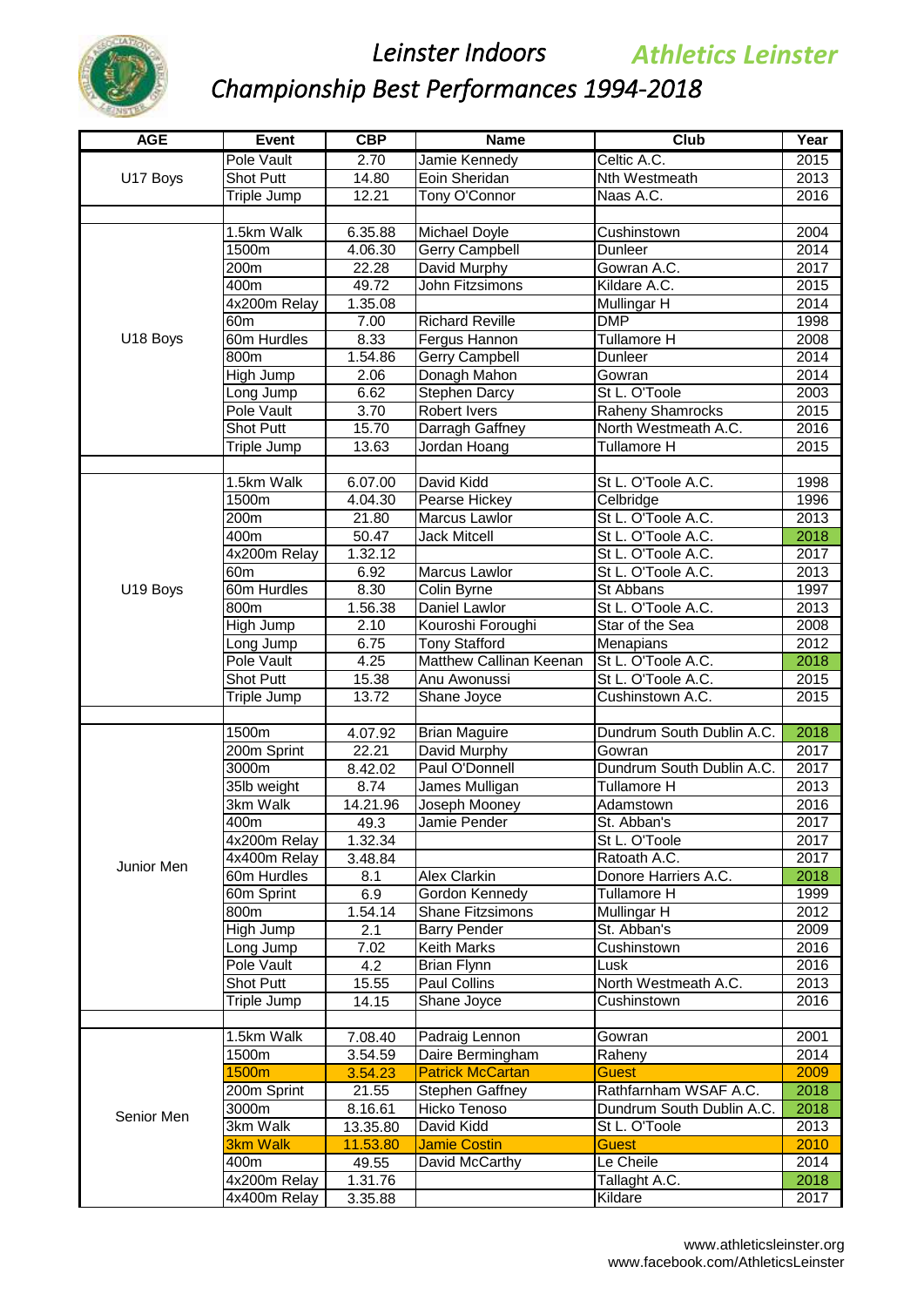

| <b>AGE</b>     | <b>Event</b>                 | <b>CBP</b>           | <b>Name</b>                     | Club                                    | Year         |
|----------------|------------------------------|----------------------|---------------------------------|-----------------------------------------|--------------|
|                | 56lb Weight                  | 8.34                 | <b>John Menton</b>              | Donore <sub>H.</sub>                    | 2003         |
|                | 60m Hurdles                  | 8.13                 | Ian McDonald                    | Crusaders                               | 2014         |
|                | 60m Sprint                   | 6.87                 | Stephen Gaffney                 | Rathfarnham WSAF A.C.                   | 2018         |
|                | 800m                         | 1.51.27              | <b>Shane Fitzsimons</b>         | Mullingar H                             | 2013         |
| Senior Men     | High Jump                    | 2.16                 | Kouroshi Foroughi               | Star of the Sea                         | 2012         |
|                | Long Jump                    | 7.04                 | <b>Keith Marks</b>              | Clonliffe Harriers A.C.                 | 2018         |
|                | <b>Pole Vault</b>            | 4.75                 | lan Rogers                      | Clonliffe Harriers A.C.                 | 2015         |
|                | <b>Shot Putt</b>             | 15.51                | <b>Paul Crowe</b>               | Menapians                               | 2003         |
|                | <b>Shot Putt</b>             | 18.27                | <b>Sean Breathnach</b>          | <b>Guest</b>                            | 2016         |
|                | Triple Jump                  | 14.53                | Eoin Kelly                      | St Abban's                              | 2013         |
|                |                              |                      |                                 |                                         |              |
|                | 1500m                        | 4.15.46              | Paul Archbold                   | Newbridge                               | 2014         |
|                | 200m Sprint                  | 24.57                | <b>Niall Byrne</b>              | St. Coca's                              | 2018         |
|                | 200m Sprint                  | 24.38                | <b>Ger Cremin</b>               | <b>Guest</b>                            | 2017         |
|                | 3000m                        | 9.05.13              | John Fenlon                     | St. Micheals AC                         | 2015         |
|                | <b>3km Walk</b>              |                      | 14.21.23 (G) Patrick Roche      | Guest                                   | 2017         |
|                | 400m                         | 54.43                | Hugh Callan                     | Drogheda & District A.C.                | 2018         |
|                | 400m<br>4x200m Relay         | 54.35                | <b>Ross Miotti</b>              | <b>Guest</b><br>Tullamore Harriers A.C. | 2016<br>2018 |
|                |                              | 1.51.88<br>1.39.34   |                                 |                                         | 2017         |
| Master Men O35 | 4x200m Relay<br>4x400m Relay | 4.28.17              |                                 | Letterkenny (Guest)<br>Kilcoole A.C.    | 2017         |
|                | 56lb Weight                  | 6.69                 | Oisin Hoey                      | Nth Laois                               | 2012         |
|                | 60m Hurdles                  | 9.15                 | Patrick Curran                  | Tallaght                                | 2014         |
|                | 60m Sprint                   | 7.24                 | Kevin Coyley                    | <b>Menapians</b>                        | 2014         |
|                | 800m                         | 2.03.74              | Paddy Kelly                     | <b>Mullingar Harriers</b>               | 2016         |
|                | High Jump                    | 1.85                 | Francois Kullk                  | Sli Cualann                             | 2018         |
|                | Long Jump                    | 5.74                 | Jonathan MCCabe                 | Drogheda & District A.C.                | 2012         |
|                | Shot Putt                    | 11.76                | Joe Kelly                       | <b>Brow Rangers</b>                     | 2008         |
|                | Triple Jump                  | 10.95                | <b>Francois Kullk</b>           | Sli Cualann                             | 2017         |
|                |                              |                      |                                 |                                         |              |
|                | 1.5km Walk                   | 7.19.30              | John Lennon                     | Gowran                                  | 2001         |
|                | 1500m                        | 4.12.94              | John Fenlon                     | St. Abban's                             | 2017         |
|                | 200m Sprint                  | 24.52                | Graham Flynn                    | Crusaders                               | 2013         |
|                | 200m Sprint                  | 24.<br>.22           | <b>Jame Corr</b>                | Guest                                   | 2015         |
|                | 3000m                        | 9.13.10              | Pat Malone                      | Newbridge                               | 2005         |
|                | 3km Walk                     | 17.04.60             | Michael O'Keeffe                | Thomastown                              | 2009         |
|                | 400m                         | 55.02                | <b>Bill Doherty</b>             | St Joseph's                             | 2001         |
|                | 4x400m Relay                 | 4.31.46              |                                 | Tullamore Harriers A.C.                 | 2018         |
|                | 56lb Weight                  | 7.42                 | Seamus Fitzpatrick              | <b>Nth Laois</b>                        | 2009         |
| Master Men O40 | 60m Hurdles                  | 9.82                 | Colin McHugh                    | Boyne A.C.                              | 2016         |
|                | 60m Sprint                   | 7.45                 | Gerard Hensey                   | Tullamore Harriers A.C.                 | 2010         |
|                | <b>60m Sprint</b>            | 7.41                 | John Corr                       | <b>Guest</b>                            | 2015         |
|                | 800m                         | 2.06.90              | N/a                             | N/a                                     | 2000         |
|                | 800m                         | 2.07.15              | <b>Des Feeney</b>               | Guest                                   | 2013         |
|                | High Jump                    | 1.65                 | Kevin Byrne                     | <b>DSD</b>                              | 2012         |
|                | Long Jump                    | 5.59                 | David Rock                      | Fr. Murphy A.C.                         | 2018         |
|                | Long Jump                    | 5.73                 | <b>Thomas Griffin</b>           | <b>Guest</b>                            | 2015         |
|                | Pole Vault                   | 2.8                  | Kevin Byrne                     | <b>DSD</b>                              | 2014         |
|                | <b>Shot Putt</b>             | 12.41                | Kieron Stout                    | Celbridge                               | 2009         |
|                | Triple Jump                  | 11.07                | George Wyatt                    | <b>DSD</b>                              | 2009         |
|                |                              |                      |                                 |                                         |              |
|                | 1500m                        | 4.21.67              | Mel Hillard                     | Metro/St Brigid                         | 2014         |
|                | 200m Sprint                  | 24.08                | David Hayde                     | St L. O'Toole                           | 2015         |
|                | 3000m                        | 9.33.32              | Paul Cowhie                     | Civil Service                           | 2013         |
| Master Men O45 | 3km Walk<br>3km Walk         | 15.29.38<br>13.40.10 | John White<br><b>Pat Murphy</b> | St. Micheals AC<br><b>Guest</b>         | 2017<br>2009 |
|                | 400m                         | 55.94                | Donal Iremonger                 | Donore Harriers                         | 2017         |
|                | 4x400m Relay                 | 4.40.72              |                                 | St. Abbans                              | 2017         |
|                | 56lb weight                  | 8.04                 | <b>Seamus Fitzpatrick</b>       | Nth Laois                               | 2010         |
|                |                              |                      |                                 |                                         |              |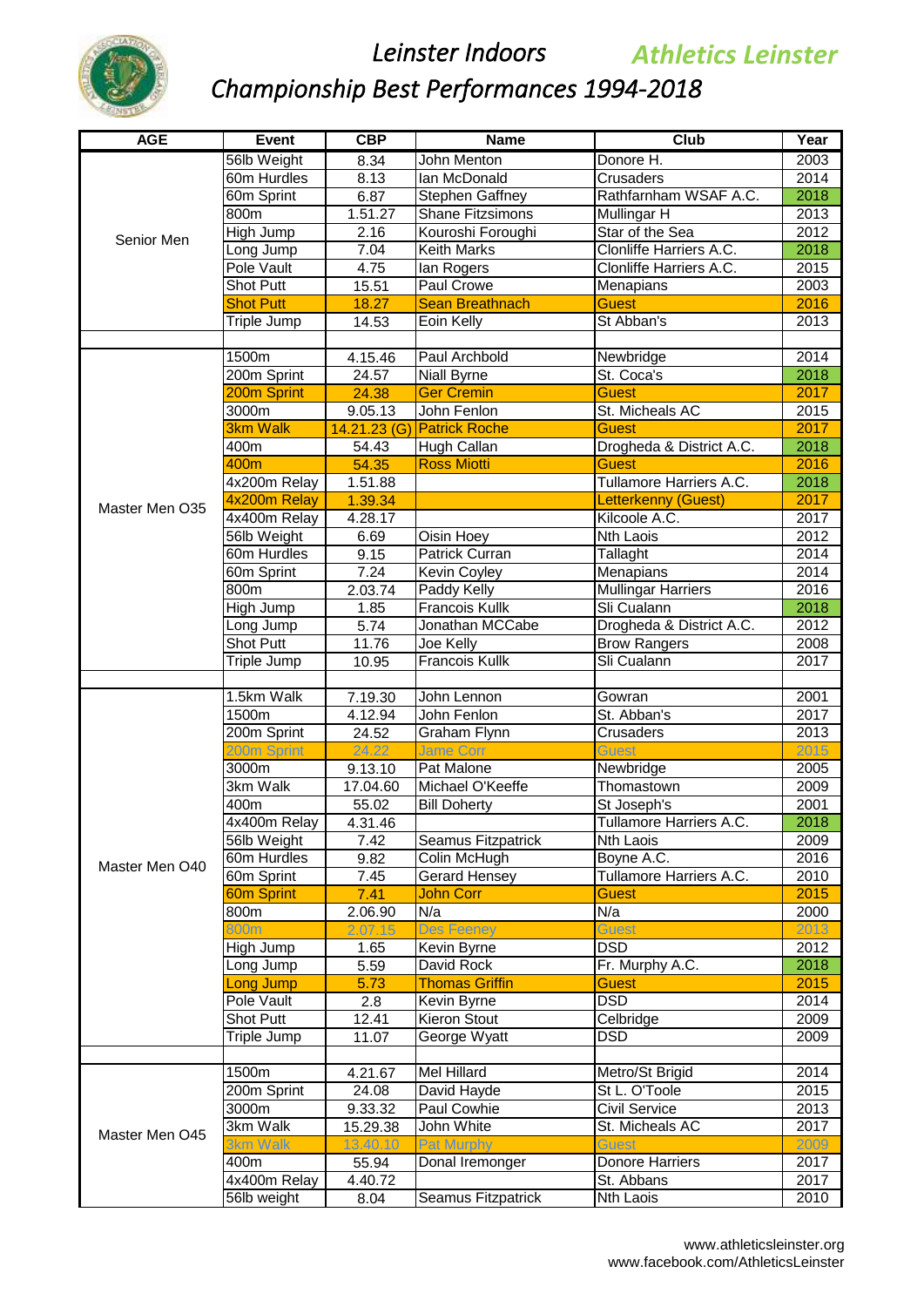

| <b>AGE</b>     | <b>Event</b>               | CBP              | <b>Name</b>                         | <b>Club</b>                   | Year |
|----------------|----------------------------|------------------|-------------------------------------|-------------------------------|------|
|                | 60m Hurdles                | 10.53            | Kevin Byrne                         | Dundrum South Dublin A.C.     | 2018 |
|                | 60m Sprint                 | 7.49             | David Hayde                         | St. L. O'Toole                | 2014 |
|                | 800m                       | 2.06.47          | Ken Archbold                        | St. L. O'Toole                | 2017 |
|                | High Jump                  | 1.6              | Kevin Byrne                         | <b>DSD</b>                    | 2017 |
| Master Men O45 | Long Jump                  | 5.33             | Patrick Mahon                       | Gowran                        | 2007 |
|                | Pole Vault                 | 3.26             | Michael Konieczny                   | <b>Raheny Shamrocks</b>       | 2014 |
|                | <b>Shot Putt</b>           | 12.57            | <b>Seamus Fitzpatrick</b>           | Nth Laois                     | 2010 |
|                | Triple Jump                | 10.81            | George Wyatt                        | <b>DSD</b>                    | 2013 |
|                |                            |                  |                                     |                               |      |
|                | 1500m                      | 4.24.07          | Michael Traynor                     | <b>Raheny Shamrocks</b>       | 2015 |
|                | 200m Sprint                | 24.25            | David Hayde                         | St. L. O'Toole                | 2018 |
|                | 3000m                      | 9.10.40          | <b>Michael Traynor</b>              | <b>Raheny Shamrocks</b>       | 2015 |
|                | 35lb Weight                | 9.42             | <b>Seamus Fitzpatrick</b>           | Portlaoise A.C.               | 2017 |
|                | 3km Walk                   | 16.11.45         | John Hoe Lawlor                     | St. Joseph's                  | 2016 |
|                | 3km Walk                   | 13.54.30         | <b>Pat Murphy</b>                   | <b>Guest</b>                  | 2011 |
|                | 400m                       | 58.56            | Tom Gallagher                       | Naas AC                       | 2015 |
| Master Men O50 | 56lb weight                | 9.53             | Seamus Fitzpatrick                  | Portlaoise A.C.               | 2018 |
|                | 60m Hurdles                | 11.02            | Joe Davis                           | DSD                           | 2013 |
|                | 60m Sprint                 | 7.61             | David Hayde                         | St. L. O'Toole                | 2017 |
|                | 800m                       | 2.14.30          | Robert Maher                        | Drogheda & District A.C.      | 2018 |
|                | High Jump                  | 1.4              | <b>John McCarrick</b>               | $\overline{DSD}$              | 2013 |
|                | Long Jump                  | 4.81             | John Molloy                         | Celbridge                     | 2007 |
|                | Shot Putt                  | 12.42            | <b>Tom Power</b>                    | Bagenalstown                  | 2001 |
|                | Triple Jump                | 10.3             | Pat Power                           | St. Joseph's                  | 2011 |
|                |                            |                  |                                     |                               |      |
|                | 1500m                      | 4.39.17          | Tom O'Connor                        | Liffey Valley A.C.            | 2016 |
|                | 200m Sprint                | 25.78            | <b>Eamonn Fitzsimons</b>            | Kildare                       | 2003 |
|                | 3000m                      | 9.56.63          | Martin McDonnell                    |                               | 2014 |
|                |                            | 6.4              |                                     | Ballyroan/Ablx<br>Kildare     | 2013 |
|                | 35lb Weight<br>35lb Weight |                  | Mick Kenny<br><b>Patsy O'Connor</b> | <b>Guest</b>                  | 2012 |
|                | 3km Walk                   | 8.56             | <b>Bobby King</b>                   | Dunboyne                      | 2004 |
|                | 400m                       | 14.18.60<br>59.8 | Jim O'Neill                         |                               | 2001 |
| Master Men O55 | 400m                       |                  |                                     | Crusaders<br><b>Guest</b>     | 2008 |
|                |                            | 58.37            | <b>Joe Gough</b>                    |                               | 2004 |
|                | 56lb Weight                | 4.9              | Murty Kelly                         | <b>Brow Rangers</b>           | 2017 |
|                | 60m Sprint                 | 7.89             | <b>Shane Sheridan</b>               | <b>DSD</b>                    |      |
|                | 800m                       | 2.15.76          | Ken Deevey                          | <b>KCH</b>                    | 2014 |
|                | High Jump                  | 1.4              | Peader McGing                       | <b>DSD</b>                    | 2014 |
|                | Long Jump                  | 4.62             | <b>Patrick Mahon</b>                | Gowran                        | 2017 |
|                | Shot Putt                  | 11.68            | Tom Power                           | Bagnenalstown                 | 2003 |
|                | Triple Jump                | 8.02             | Peader McGing                       | DSD                           | 2013 |
|                |                            |                  |                                     |                               |      |
|                | 1500m                      | 4.39.95          | <b>Richard Burns</b>                | Menapians                     | 2016 |
|                | 200m Sprint                | 28.41            | Peadar McGing                       | <b>DSD</b>                    | 2017 |
|                | 200m Sprint                | 27.88            | <b>Joe Gough</b>                    | <b>Guest (West Waterford)</b> | 2015 |
|                | 3000m                      | 9.52.71          | <b>Brian Lynch</b>                  | N.E.Runners                   | 2014 |
|                | 35lb Weight                | 8.67             | Willie O'Toole                      | St L. O'Toole                 | 2013 |
|                | 3km Walk                   | 15.05.40         | <b>Bobby King</b>                   | Dunboyne                      | 2009 |
|                | 400m                       | 66.21            | Peadar McGing                       | DSD                           | 2017 |
|                | 400m                       | 59.46            | <b>Joe Gough</b>                    | <b>Guest (West Waterford)</b> | 2015 |
| Master Men O60 | 60m Sprint                 | 8.46             | Peader McGing                       | <b>DSD</b>                    | 2016 |
|                | 800m                       | 2.34.67          | <b>Charlie Lawlor</b>               | <b>AIT</b>                    | 2014 |
|                | 800m                       | 2.15.33          | <b>Joe Gough</b>                    | <b>Guest (West Waterford)</b> | 2016 |
|                | High Jump                  | 1.45             | Peader McGing                       | <b>DSD</b>                    | 2016 |
|                | Long Jump                  | 4.21             | Michael Flynn                       | <b>Tullamore H</b>            | 2013 |
|                | Pole Vault                 | 2.2              | Willie O'Toole                      | St L. O'Toole                 | 2014 |
|                | <b>Triple Jump</b>         | 8.75             | <b>Joe Frey</b>                     | <b>Guest (Lagan Valley)</b>   | 2018 |
|                | <b>Shot Putt</b>           | 12.38            | Tom Power                           | Bagenalstown                  | 2008 |
|                |                            |                  |                                     |                               |      |
|                |                            |                  |                                     |                               |      |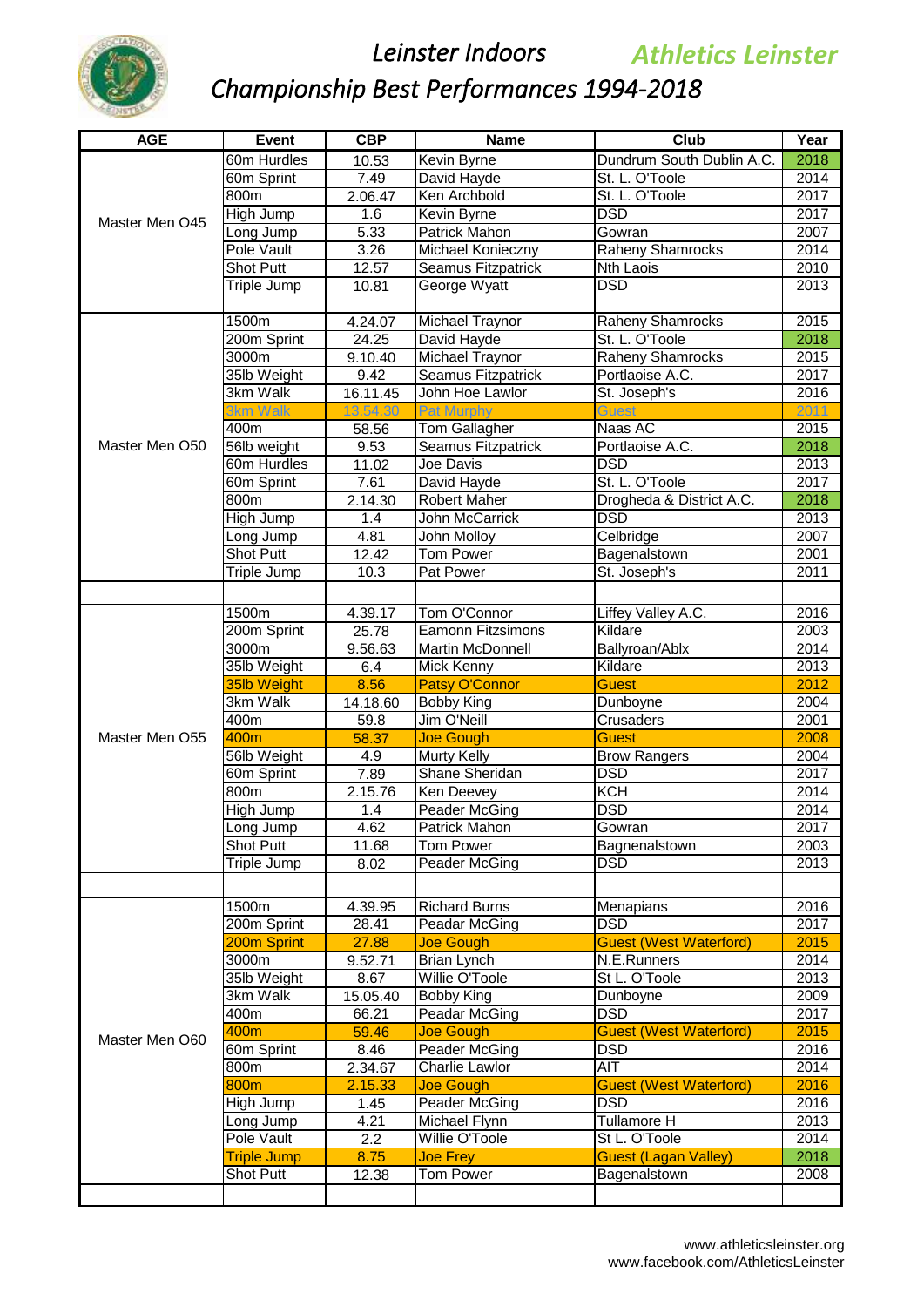

| <b>AGE</b>     | Event            | CBP                | <b>Name</b>            | Club                          | Year |
|----------------|------------------|--------------------|------------------------|-------------------------------|------|
|                | 1500m            | 5.31.63            | <b>Patrick Timmons</b> | <b>Raheny Shamrocks</b>       | 2016 |
|                | 200m Sprint      | 28.65              | <b>Mattew Slattery</b> | <b>Clonliffe Harriers</b>     | 2016 |
|                | 3000m            | 12.26.98           | <b>Brian McGrath</b>   | Le Cheile A.C.                | 2018 |
|                | 35lb Weight      | 8.1                | Willie O'Toole         | St. L. O'Toole                | 2017 |
|                | 3km Walk         | 16.30.60           | Sean McMullin          | Mullingar H                   | 2015 |
| Master Men O65 | 400m             | 64.83              | <b>Mattew Slattery</b> | <b>Clonliffe Harriers</b>     | 2016 |
|                | 60m Sprint       | 8.99               | David Leech            | <b>Blackrock (Dublin)</b>     | 2015 |
|                | 800m             | 2.34.52            | <b>Mattew Slattery</b> | <b>Clonliffe Harriers</b>     | 2016 |
|                | 800m             | 2.21.45            | <b>Joe Gough</b>       | <b>Guest (West Waterford)</b> | 2018 |
|                | High Jump        | 1.37               | <b>Mick Priest</b>     | Fr. Murphy's                  | 2016 |
|                | Long Jump        | 3.83               | Willie O'Toole         | St. L. O'Toole                | 2017 |
|                | <b>Shot Putt</b> | $10.\overline{76}$ | Willie O'Toole         | St. L. O'Toole                | 2017 |
|                |                  |                    |                        |                               |      |
|                | 1500m            | 5.44.76            | <b>Terry Mee</b>       | Donore                        | 2014 |
|                | 200m Sprint      | 33.87              | <b>Tom Durcan</b>      | Bohermeen A.C.                | 2017 |
|                | 200m Sprint      | 29.19              | <b>John McDermott</b>  | <b>Guest</b>                  | 2017 |
|                | 3000m            | 13.50.56           | Sean McMullin          | <b>Mullingar Harriers</b>     | 2017 |
|                | 35lb Weight      | 6.88               | <b>Richard Ludd</b>    | St Andrew's                   | 2017 |
| Master Men O70 | 3km Walk         | 15.51.15           | Sean McMullin          | <b>Mullingar Harriers</b>     | 2016 |
|                | 400m             | 84.35              | John Gorman            | Gowran                        | 2009 |
|                | 400m             | 67.83              | <b>John McDermott</b>  | <b>Guest</b>                  | 2017 |
|                | 60m Sprint       | 10.54              | John Murray            | <b>Crookstown Millview</b>    | 2016 |
|                | 800m             | 2.51.02            | <b>Terry Mee</b>       | Donore                        | 2014 |
|                | <b>Shot Putt</b> | 8.72               | <b>Chris Street</b>    | Dunboyne                      | 2016 |
|                |                  |                    |                        |                               |      |
|                | 1500m            | 6.30.70            | Jim Langan             | Tullamore H                   | 2012 |
|                | 200m Sprint      | 32.03              | <b>Earl Fee</b>        | Dunleer                       | 2008 |
|                | 3000m            | 13.36.59           | Jim Langan             | Tullamore H                   | 2012 |
| Master Men O75 | 35lb Weight      | 5.26               | <b>Thomas Toner</b>    | St Andrew's                   | 2012 |
|                | 400m             | 73.14              | Earl Fee               | Dunleer                       | 2008 |
|                | 60m Sprint       | 10.57              | John Gorman            | Gowran                        | 2012 |
|                | 800m             | 3.05.25            | Jim Langan             | Tullamore H                   | 2012 |
|                | <b>Shot Putt</b> | 7.8                | <b>Thomas Toner</b>    | St. Andrew's                  | 2013 |
|                |                  |                    |                        |                               |      |
| Master Men O80 | <b>Shot Putt</b> | 7.15               | <b>Thomas Toner</b>    | St. Andrew's                  | 2016 |
|                |                  |                    |                        |                               |      |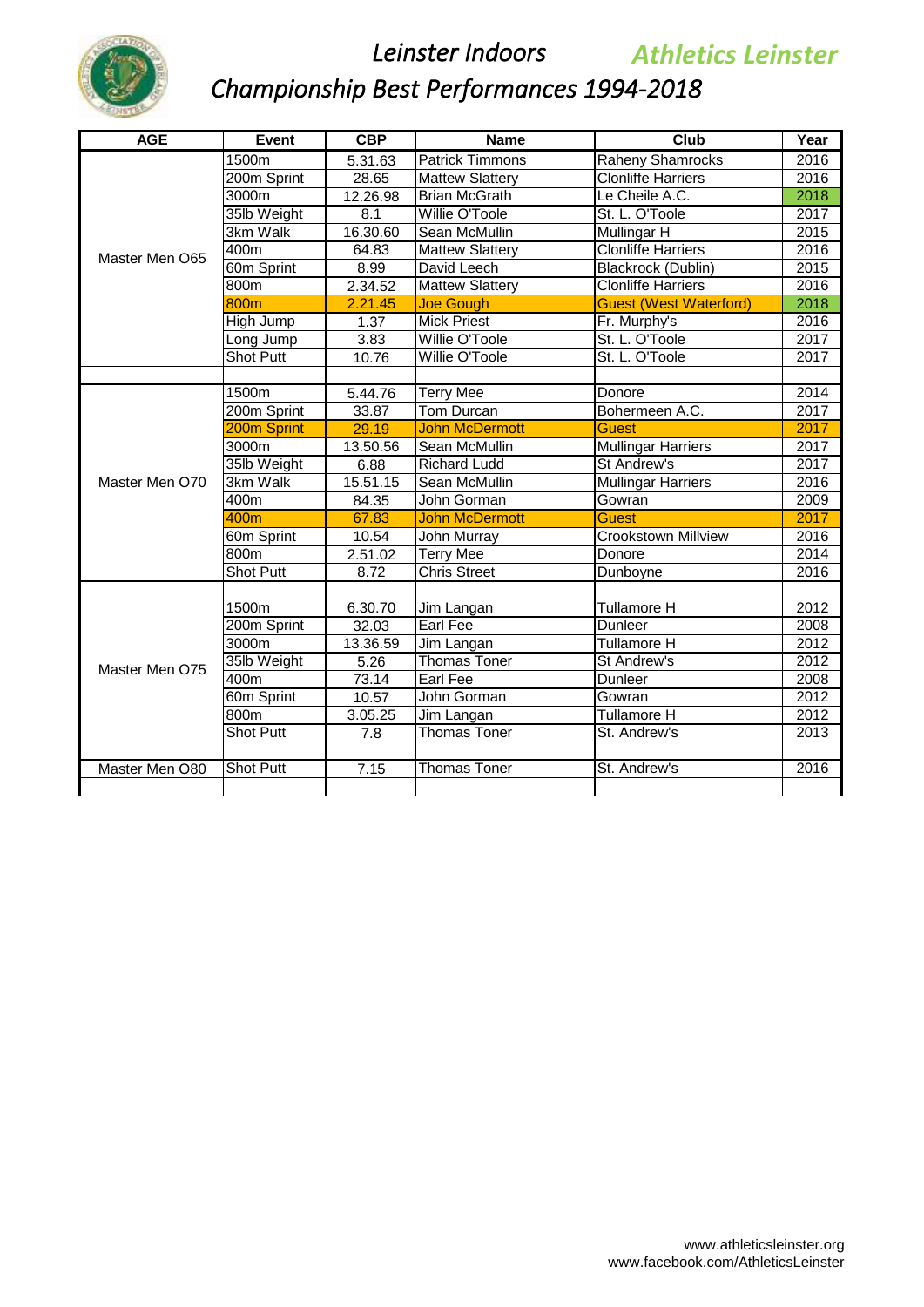

| <b>AGE</b> | Event                           | CBP             | <b>Name</b>           | <b>Club</b>                        | Year         |
|------------|---------------------------------|-----------------|-----------------------|------------------------------------|--------------|
|            | 4x100m Relay                    | 58.57           |                       | Ratoath A.C.                       | 2018         |
|            | 600m                            | 1.45.15         | <b>Corrine Kenny</b>  | St L. O'Toole                      | 2013         |
|            | 60 <sub>m</sub>                 | 8.58            | <b>Molly Scott</b>    | St L. O'Toole                      | 2010         |
| U12 Girls  | 60m Hurdles                     | 9.90            | <b>Molly Scott</b>    | St L. O'Toole                      | 2010         |
|            | High Jump                       | 1.36            | Gracia Mary Kehoe     | <b>Bree</b>                        | 2017         |
|            | Long Jump                       | 4.29            | <b>Molly Scott</b>    | St L. O'Toole                      | 2010         |
|            | Shot Putt                       | 8.86            | Aoibhinn McMahon      | <b>Blackrock AC Louth</b>          | 2014         |
|            |                                 |                 |                       |                                    |              |
|            | 4x100m Relay                    | 54.77           |                       | Cushinstown A.C.                   | 2017         |
|            | 600m                            | 1.39.48         | <b>Corrine Kenny</b>  | St L. O' Toole                     | 2014         |
|            | 60 <sub>m</sub>                 | 8.08            | Sabia Doyle           | Menapians A.C.                     | 2015         |
| U13 Girls  | 60m Hurdles                     | 9.77            | <b>Molly Scott</b>    | St L. O'Toole                      | 2011         |
|            | High Jump                       | 1.46            | Amy Callaghan         | Cushinstown A.C.                   | 2016         |
|            | Long Jump                       | 4.80            | Gina Apke Moses       | St Gerard's                        | 2011         |
|            | Shot Putt                       | 13.02           | Aoibhin McMahon       | Blackrock A.C. (Louth)             | 2015         |
|            |                                 |                 |                       |                                    |              |
|            | 1km Walk                        | 5.06.60         | Elena O'Toole         | Celbridge Ac                       | 2015         |
|            | 4x200m Relay<br>60 <sub>m</sub> | 1.53.38<br>7.96 | Patience Jumba Gula   | Cushinstown A.C.<br>St Gerard's    | 2017<br>2014 |
|            | 60m Hurdles                     | 9.18            | Ciara Deely           | KCH                                | 2013         |
| U14 Girls  | 800m                            | 2.20.07         | <b>Corrine Kenny</b>  | St. L. O'Toole A.C.                | 2015         |
|            | High Jump                       | 1.62            | Ciara Deely           | <b>KCH</b>                         | 2013         |
|            | Long Jump                       | 5.13            | Lauren Gleeson        | KCH                                | 2012         |
|            | Shot Putt                       | 14.33           | Aoibhinn McMahon      | Blackrock A.C. (Louth)             | 2016         |
|            |                                 |                 |                       |                                    |              |
|            | 1km Walk                        | 4.47.36         | Niamh O'Connor        | <b>Celbridge AC</b>                | 2014         |
|            | 4x200m Relay                    | 1.50.58         |                       | St. L. O'Toole A.C.                | 2015         |
|            | 60 <sub>m</sub>                 | 7.70            | Clare Murphy          | Inbhear Dee                        | 1998         |
|            | 60m Hurdles                     | 8.94            | Laura Gleeson         | Kilkenny City Harriers             | 2013         |
|            | 800m                            | 2.20.98         | Aimee Doherty         | Ratoath A.C.                       | 2018         |
| U15 Girls  | High Jump                       | 1.61            | Ciara Deely           | $\overline{KCH}$                   | 2014         |
|            | High Jump                       | 1.61            | Emma Cheshire         | Dunleer                            | 2014         |
|            | High Jump                       | 1.61            | Daena Kealy           | St Abban's                         | 2014         |
|            | Long Jump                       | 5.30            | Gina Apke-Moses       | St Gerard's                        | 2013         |
|            | Pole Vault                      | 2.05            | Eadaoin Murtagh       | Kildare A.C.                       | 2017         |
|            | Shot Putt                       | 13.64           | Aobhinn McMahon       | Blackrock A.C. (Louth)             | 2017         |
|            |                                 |                 |                       |                                    |              |
|            | 1.5km Walk                      | 7.04.74         | Sarah Glennon         | Mullingar Harriers A.C.            | 2016         |
|            | 1500m                           | 4.48.24         | Sharon Monaghan       | Fr Murphy's                        | 2000         |
|            | 200m                            | 25.48           | Gina Akpe Moses       | <b>Blackrock AC Louth</b>          | 2014         |
|            | 4x200m Relay                    | 1.48.38         |                       | <b>KCH</b>                         | 2015         |
|            | 60 <sub>m</sub>                 | 7.64            | <b>Molly Scott</b>    | St L. O'Toole                      | 2014         |
| U16 Girls  | 60m Hurdles                     | 8.60            | <b>Molly Scott</b>    | St L. O'Toole                      | 2014         |
|            | 800m                            | 2.20.06         | Corrine Kenny         | St L. O'Toole                      | 2017         |
|            | High Jump                       | 1.67            | Mary Kate Lanigan     | KCH                                | 2007         |
|            | Long Jump                       | 5.75            | Gina Akpe Moses       | <b>Blackrock AC Louth</b>          | 2014         |
|            | Pole Vault                      | 2.50            | Lara O'Byrne          | Donore Harriers                    | 2015         |
|            | Shot Putt                       | 12.73           | Aoibhinn McMahon      | <b>Blackrock AC Louth</b>          | 2018         |
|            | Triple Jump                     | 10.48           | <b>Ellen McNally</b>  | Greystones & District A.C.         | 2018         |
|            |                                 |                 |                       |                                    |              |
|            | 1500m                           | 4.46.60         | Tara Jameson          | Inbhear Dee                        | 2008         |
|            | 1500m Walk                      | 6.44.93         | Sarah Flennon         | Mullingar Harriers A.C.            | 2017         |
|            | 200m                            | 25.28           | Chloe Hayden          | St. L. O'Toole A.C.                | 2017         |
| U17 Girls  | 400m                            | 59.33           | Caoimhe Cronin        | Le Cheile A.C.                     | 2018         |
|            | 4x200m Relay<br>60m             | 1.44.14<br>7.66 | Sive O'Toole          | St. L. O'Toole A.C.                | 2017<br>2017 |
|            | 60m Hurdles                     | 8.50            | Elizabeth Morland     | St. L. O'Toole A.C.<br>Cushinstown | 2014         |
|            | 800m                            | 2.21.89         | <b>Richael Browne</b> | Greystones & District A.C.         | 2015         |
|            | High Jump                       | 1.71            | Shannon Sheehy        | Cushinstown                        | 2015         |
|            |                                 |                 |                       |                                    |              |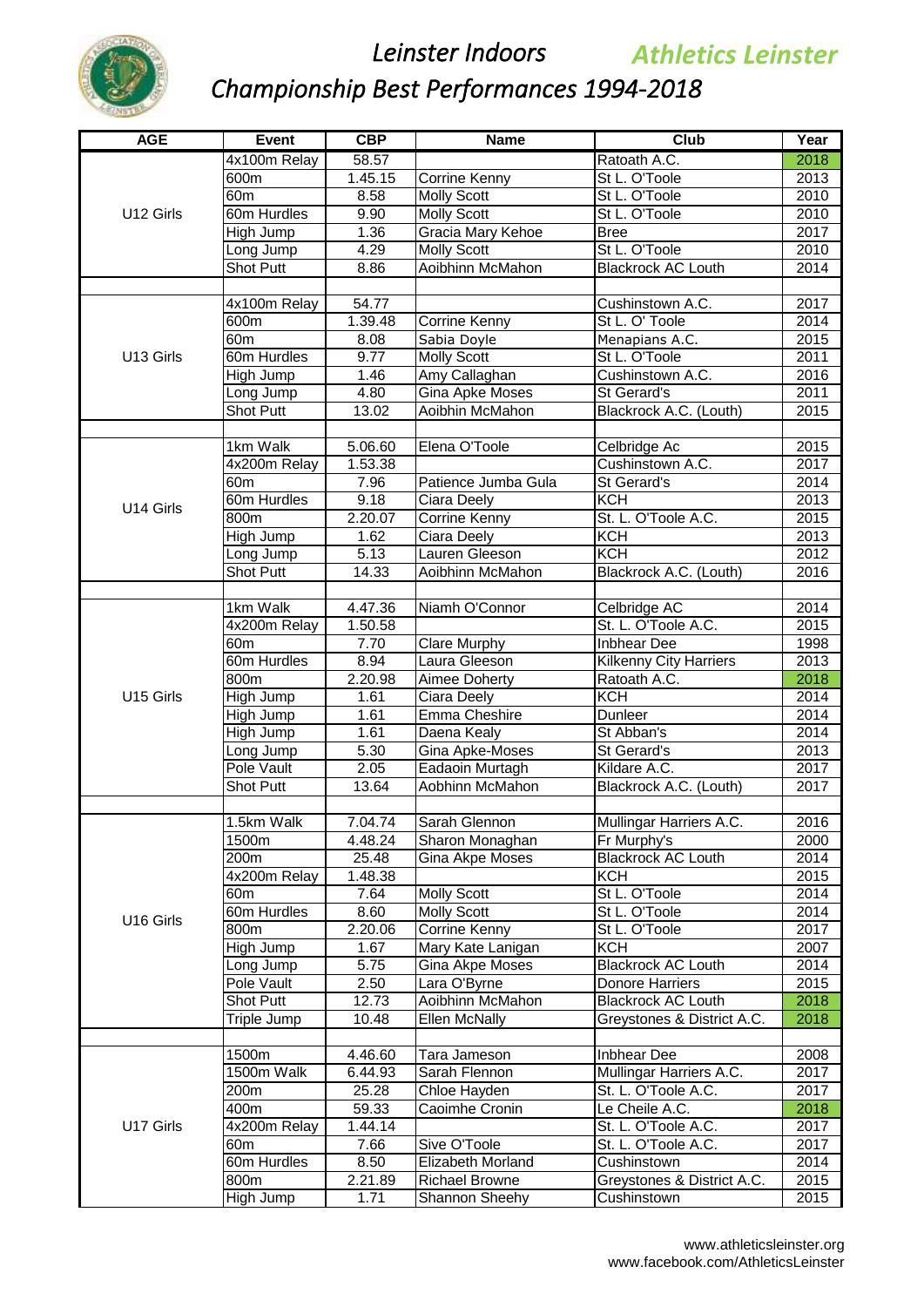

| <b>AGE</b>   | Event               | <b>CBP</b>           | <b>Name</b>                          | <b>Club</b>                            | Year              |
|--------------|---------------------|----------------------|--------------------------------------|----------------------------------------|-------------------|
|              | Long Jump           | 5.72                 | Elizabeth Morland                    | Cushinstown                            | 2014              |
| U17 Girls    | Pole Vault          | 2.65                 | Ella Dunne                           | St. L. O'Toole A.C.                    | 2017              |
|              | <b>Shot Putt</b>    | 13.58                | Niamh Fogarty                        | Mullingar Harriers A.C.                | 2015              |
|              | Triple Jump         | 10.41                | Jana Joha                            | <b>Tullamore Harriers</b>              | 2017              |
|              |                     |                      |                                      |                                        |                   |
|              | 1500m               | 4.46.60              | Tara Jameson                         | <b>Inbhear Dee</b>                     | 2008              |
|              | 1500m Walk          | 7.01.57              | Sarah Glennon                        | Mullingar Harriers A.C.                | 2018              |
|              | 200m                | 24.98                | Awa Fane                             | Mullingar Harriers A.C.                | 2018              |
|              | 400m                | 56.50                | Ciara Deely                          | Kikenny City Harriers A.C.             | 2017              |
|              | 4x200m Relay        | 1.46.26              |                                      | Kikenny City Harriers A.C.             | 2013              |
|              | 60 <sub>m</sub>     | 7.54                 | Patience Jumbo-Gula                  | Dundalk St. Geralds A.C.               | 2018              |
| U18 Girls    | 60m Hurdles         | 8.58                 | <b>Molly Scott</b>                   | St. L. O'Toole A.C.                    | 2016              |
|              | 800m                | 2.18.88              | Laura Scriven                        | St L. O'Toole                          | 2005              |
|              | High Jump           | 1.72                 | Shannon Sheehy                       | Cushinstown A.C.                       | 2016              |
|              | Long Jump           | 5.98                 | Elizabeth Morland                    | Cushinstown A.C.                       | 2015              |
|              | Pole Vault          | 2.90<br>13.71        | Sarah Derham                         | Lusk A.C.                              | 2016              |
|              | <b>Shot Putt</b>    |                      | Katherine O'Connor                   | Dundalk St. Geralds A.C.               | 2017              |
|              | Triple Jump         | 11.19                | Sarah Buggy                          | St Abban's                             | 2011              |
|              | 1500m               | 4.45.46              | Linda Conroy                         | <b>Mullingar Harriers</b>              | 2014              |
|              | 1500m Walk          | 6.51.62              | <b>Sinead Burke</b>                  | St Cocoa's                             | 2014              |
|              | 200m                | 24.78                | Ciara Deely                          | Kilkenny City Harriers A.C.            | 2018              |
|              | 400m                | 59.09                | Ellie O'Toole                        | Newbridge A.C.                         | 2017              |
|              | 4x200m Relay        | 1.46.42              |                                      | <b>KCH</b>                             | 2014              |
|              | 60m                 | 7.69                 | Ara Freeman                          | Greystones & District A.C.             | 2016              |
| U19 Girls    | 60m Hurdles         | 8.69                 | Elizabeth Morland                    | Cushinstown A.C.                       | 2016              |
|              | 800m                | 02:16.83             | Annie O'Connor                       | Kilkenny City Harriers A.C.            | 2018              |
|              | High Jump           | 1.73                 | Elizabeth Morland                    | Cushinstown A.C.                       | 2016              |
|              | Long Jump           | 5.79                 | Elizabeth Morland                    | Cushinstown A.C.                       | 2016              |
|              | Pole Vault          | 2.90                 | Ailbhe Healy                         | Donore Harriers                        | 2016              |
|              | <b>Shot Putt</b>    | 13.11                | Niamh Fogarty                        | North Westmeath A.C.                   | 2017              |
|              | Triple Jump         | 11.63                | Sarah Buggy                          | St Abban's                             | 2012              |
|              |                     |                      |                                      |                                        |                   |
|              | 1500m               | 4.41.14              | Jodie McCann                         | <b>DSD</b>                             | 2017              |
|              | 200m Sprint         | 24.06                | Rhasidat Adeleke                     | Tallaght A.C.                          | 2018              |
|              | 28lb Weight         | 7.35                 | Seodhna Hoey                         | Portlaoise A.C.                        | 2017              |
|              | 3000m               | $\overline{9.45.36}$ | Sophie Murphy                        | <b>DSD</b>                             | $\overline{2017}$ |
|              | 3km Walk            | 14.57.20             | <b>Fiona Dennehy</b>                 | St Senan's<br>Beechmount Harriers A.C. | 2010              |
|              | 400m<br>60m Hurdles | 54.78<br>8.6         | Davicia Patterson<br>Shannen Dawkins | St Joseph's                            | 2018<br>2014      |
|              | 60m Sprint          | 7.44                 | Ara Freeman                          | Sli Cualann                            | 2015              |
| Junior Women | 800m                | 2.17.56              | Corrine Kenny                        | Dundrum South Dublin A.C.              | 2018              |
|              | High Jump           | 1.74                 | Shannon Sheehy                       | Cushinstown A.C.                       | 2018              |
|              | Long Jump           | 5.77                 | Sarah McCarthy                       | Mid Sutton                             | 2013              |
|              | Pole Vault          | 3.1                  | Sarah Derham                         | Lusk A.C.                              | 2017              |
|              | Relay 4x200m        | 1.44.04              |                                      | St L. O'Toole                          | 2017              |
|              | Relay 4x400m        | 4.27.20              |                                      | Cillies A.C.                           | 2018              |
|              | <b>Shot Putt</b>    | 12.95                | Laura Cogan                          | Newbridge                              | 2007              |
|              | Triple Jump         | 11.73                | Sarah Buggy                          | St Abban's                             | 2012              |
|              |                     |                      |                                      |                                        |                   |
|              | 1500m               | 4.26.07              | Fiona Kehoe                          | Kilmore                                | 2017              |
|              | 1500m               | 4.22.37              | <b>Kelly Neely</b>                   | <b>Guest</b>                           | 2016              |
|              | 200m Sprint         | 24.38                | Sarah McCarthy                       | Mid Sutton                             | 2017              |
|              | 28lb Weight         | 8.05                 | Laura Dolan                          | Ferbane A.C.                           | 2018              |
| Senior Women | 2km Walk            | 9.12.70              | Anne Gormley                         | Edenderry                              | 2001              |
|              | 3000m               | 9.39.00              | Abigail Taylor                       | Dundrum South Dublin                   | 2018              |
|              | 3km Walk            | 13.48.70             | Georgina Tuohy                       | <b>Tullamore Harriers</b>              | 2009              |
|              | 400m                | 56.76                | Ciara McCallion                      | <b>Clonliffe Harriers</b>              | 2014              |
|              | 4x200m Relay        | 1.49.11              |                                      | Naas AC                                | 2018              |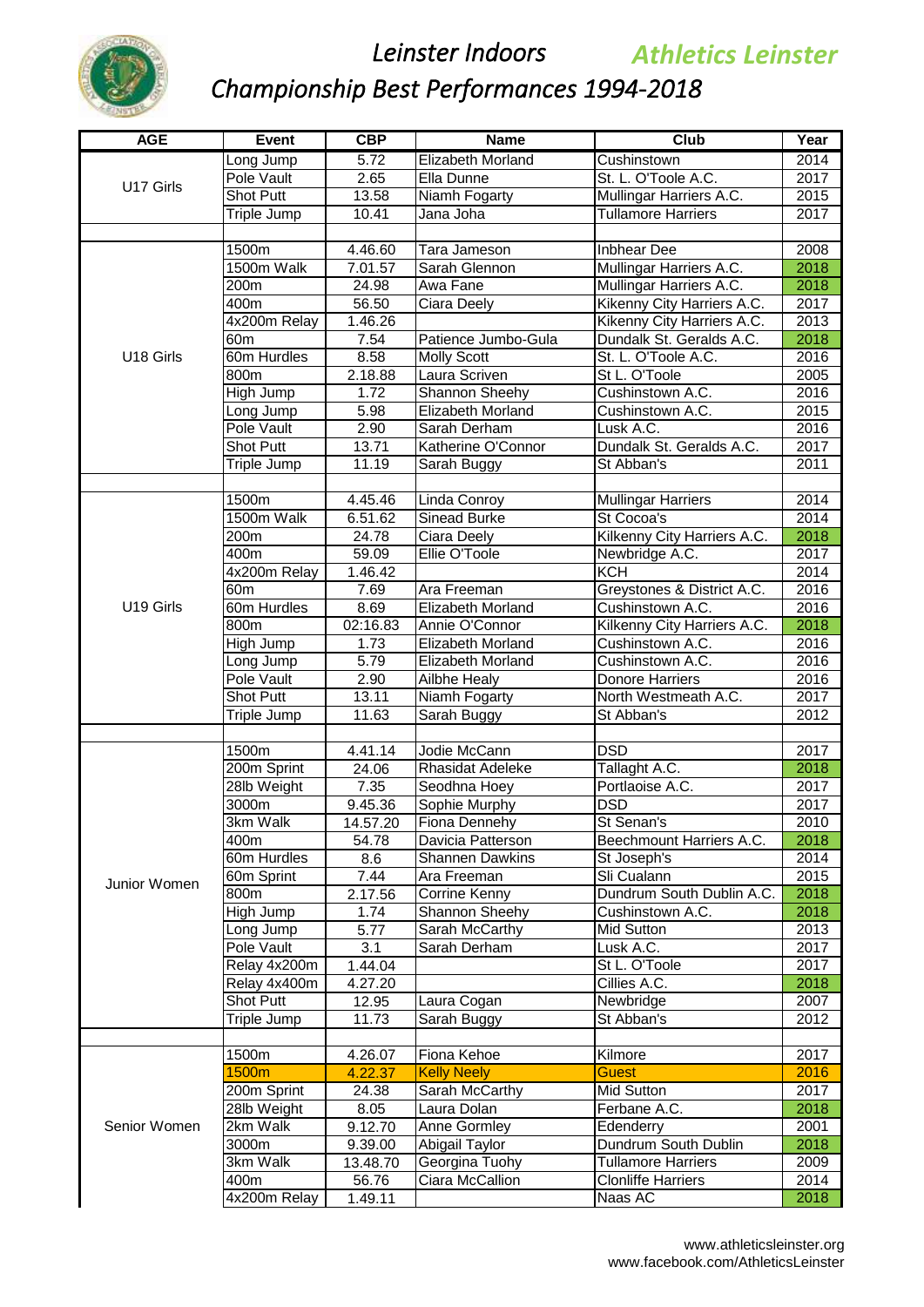

| <b>AGE</b>       | <b>Event</b>     | CBP      | <b>Name</b>                                   | Club                      | Year              |
|------------------|------------------|----------|-----------------------------------------------|---------------------------|-------------------|
|                  | 4x400m Relay     | 4.19.83  |                                               | Tallaght A.C.             | 2018              |
|                  | 60m Hurdles      | 8.67     | Sandra Lawlor                                 | Celbridge AC              | $\overline{2013}$ |
|                  | 60m Sprint       | 7.6      | Claire Brady                                  | Celbrdige AD              | 2015              |
|                  | 60m Sprint       | 7.54     | <b>Derval O'Rourke</b>                        | <b>Guest</b>              | 2013              |
|                  | 800m             | 2.03.73  | Ciara Mageean                                 | UCD                       | 2017              |
| Senior Women     | High Jump        | 1.77     | Deirdre Ryan                                  | <b>DSD</b>                | 2001              |
|                  | Long Jump        | 6.00     | Antoinette Furlong                            | <b>DMP</b>                | 2004              |
|                  | Pole Vault       | 3.1      | Ruth Larragy                                  | Le Cheile                 | 2015              |
|                  | <b>Shot Putt</b> | 12.95    | Laura Cogan                                   | Newbridge                 | 2007              |
|                  | Triple Jump      | 13.21    | Saragh Buggy                                  | St. Abban's               | 2017              |
|                  |                  |          |                                               |                           |                   |
|                  | 1500m            | 4.47.45  | Denise Toner                                  | Clones A.C.               | 2018              |
|                  | 200m Sprint      | 23.76    | Kathy Boothman                                | Edenderry                 | 2001              |
|                  | 28lb Weight      | 5.29     | <b>Emma Hutton</b>                            | St. L. O'Toole A.C.       | 2018              |
|                  | 3000m            | 10.30.47 | Jane Bandila                                  | Dunboyne A.C.             | 2018              |
|                  | 400m             | 66.46    | Karen Crean                                   | St Bridget's              | 2014              |
|                  | 4x200m Relay     | 2.09.31  |                                               | Kilcoole A.C.             | 2018              |
| Master Women O35 | 4x400m Relay     | 4.32.20  |                                               | Dunboyne A.C.             | 2018              |
|                  | 60m Hurdles      | 9.91     | <b>Avril Dillon</b>                           | Dundrum South Dublin A.C. | 2018              |
|                  | 60m Sprint       | 8.34     | <b>Avril Dillon</b>                           | Dundrum South Dublin A.C. | 2018              |
|                  | 800m             | 2.18.25  | <b>Denise Toner</b>                           | Clones A.C.               | 2018              |
|                  | High Jump        | 1.45     | Geraldine Finegan                             | Dunleer                   | 2003              |
|                  | Long Jump        | 4.92     | Geraldine Finegan                             | Dunleer                   | 2003              |
|                  | Shot Putt        | 9.95     | Verena Fenlon                                 | St Joseph's               | 2008              |
|                  | Triple Jump      | 6.85     | <b>Tracy Minnock</b>                          | <b>Celbridge AC</b>       | 2015              |
|                  |                  |          |                                               |                           |                   |
|                  | 1500m            | 4.52.14  | Niamh Fitzgerald                              | <b>Lucan Harriers</b>     | 2017              |
|                  | 200m Sprint      | 26.68    | <b>Aointonettet Stafford</b>                  | DMP                       | 2015              |
|                  | 28lb Weight      | 4.45     | Iveta Kaugare                                 | Dunleer A.C.              | 2018              |
|                  | 3000m            | 10.18.50 | <b>Pauline Curley</b>                         | <b>Tullamore H</b>        | 2014              |
|                  | 3km Walk         | 16.56.20 | Maggie O'Connor                               | St Joseph's               | 2015              |
| Master Women O40 | 400m             | 63.21    | Niamh Fitzgerald                              | Lucan Harriers A.C.       | 2018              |
|                  | 60m Hurdles      | 11.6     | Niamh McGuire                                 | Rathkenny                 | 2014              |
|                  | 60m Sprint       | 8.68     | Annette Durkan                                | Lucan Harriers A.C.       | 2018              |
|                  | 800m             | 2.17.08  | Niamh Fitzgerald                              | Lucan Harriers A.C.       | 2018              |
|                  | High Jump        | 1.35     | <b>Niamh McGuire</b><br>Aointonettet Stafford | Rathkenny<br><b>DMP</b>   | 2015<br>2015      |
|                  | Long Jump        | 5.52     |                                               |                           |                   |
|                  | Shot Putt        | 9.94     | Niamh McGuire                                 | Rathkenny                 | 2014              |
|                  | 1500m            | 4.52.89  | Jackie Carty                                  | Kilmore A.C.              | 2017              |
|                  | 200m Sprint      | 29.44    | Katherine Markey                              | Fingallians               | 2015              |
|                  | 28lb Weight      | 4.11     | <b>Kathleen M Sheehan</b>                     | Guest (Tramore A.C.)      | 2018              |
|                  | 3000m            | 11.00.94 | Emila Dan                                     | Dunboyne                  | 2016              |
|                  | 3km Walk         | 16.08.59 | Magglehelen O'Connor                          | St. Joseph's              | 2017              |
|                  | 400m             | 66.18    | Geraldine Finegan                             | Dunleer                   | 2014              |
| Master Women O45 | 60m Hurdles      | 11.39    | Niamh McGuire                                 | Rathkenny                 | 2016              |
|                  | 60m Sprint       | 8.77     | <b>Katherine Markey</b>                       | Fingallians               | 2015              |
|                  | 800m             | 2.27.51  | <b>Maria Griffin</b>                          | St. Joseph's              | 2015              |
|                  | High Jump        | 1.45     | Siobheal Murray                               | Ratoath                   | 2015              |
|                  | Long Jump        | 4.15     | Niamh McGuire                                 | Rathkenny                 | 2016              |
|                  | <b>Shot Putt</b> | 9.59     | Geraldine Finegan                             | Dunleer                   | 2014              |
|                  |                  |          |                                               |                           |                   |
|                  | 1500m            | 4.52.88  | Anne Gilshinan                                | Menapians                 | 2016              |
|                  | 200m Sprint      | 28.87    | Geraldine Finegan                             | North East Runners        | 2017              |
|                  | 28lb Weight      | 6.05     | Jean Daly                                     | Na Fianna A.C.            | 2017              |
| Master Women O50 | 3000m            | 12.52.93 | Catherine O'Connor                            | Menapians                 | 2015              |
|                  | 400m             | 66.91    | Geraldine Finegan                             | North East Runners        | 2017              |
|                  | 60m Sprint       | 8.87     | Moira Groome                                  | Trim                      | 2018              |
|                  | 800m             | 2.31.06  | Anne Gilshinan                                | Slaney Olympic A.C.       | 2018              |